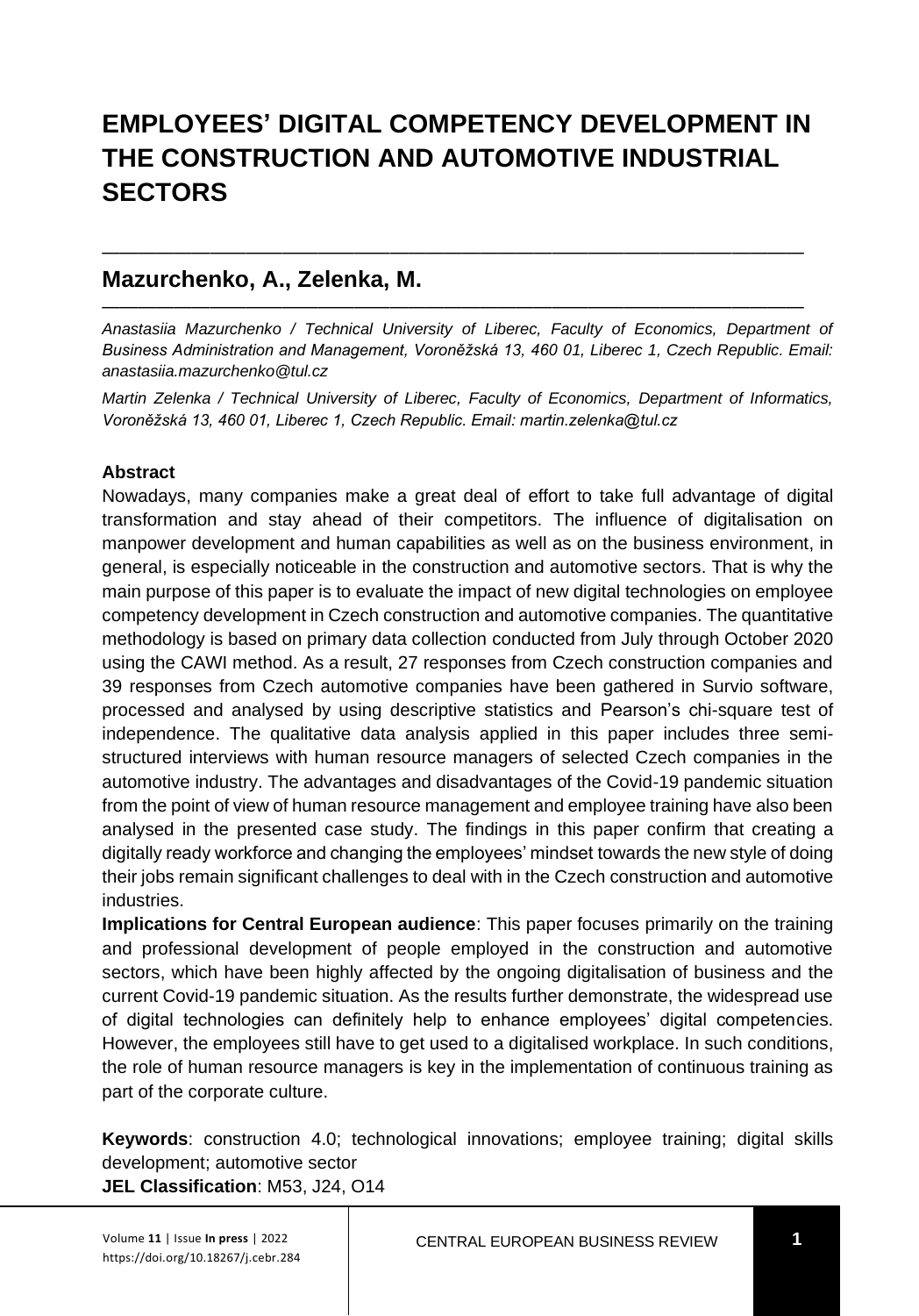## **Introduction**

Currently, many research papers focus on the impact of digital transformation on the quality and productivity of production processes (Craveiro et al., 2019), the technical aspects of business development (Oesterreich & Teuteberg, 2016), the changing business model (Miqueo et al., 2020; Witschel et al., 2019), and the workforce and organisational structure (De Soto et al., 2019) in different industries. Therefore, *digital transformation* may be defined as a process of converting the main part of companies' business operations to online or otherwise computerised mediums, which often takes a long time and is not possible to finish fully because of the ongoing expansion of new digital technologies (Levit, 2018). It is important to point out that digital technologies require not only an understanding of their work but also changing employees' mindset for recognising and maximising the capabilities that digital technologies bring from the point of view of improving companies' competitiveness (Sen, 2020).

Recently, minor forms of digitalisation have also been accelerated by the Covid-19 pandemic with many companies switching to the home office, integrating corporate software into a complex IT system and starting to use new applications for communication with employees and customers such as Zoom, Webex, Teams etc. (AMSP ČR & Ipsos, 2020). In such an unexpected situation with a global nature, companies' digital readiness depends strongly on the level of their employees' digital literacy (Wheeler, 2019). However, the number of researchers that concern about the impact of advanced digital technologies on the employee training that is needed to thrive in this changing working environment is limited (Hernandezde-Menendez et al., 2020).

Flexible skill acquisition and training are considered key challenges to employees in the automotive industry if they are to succeed in the new digital working environment (Plumanns et al., 2019). This is especially important because 13.8 million Europeans work in the automotive industry, accounting for 6.1% of all EU jobs and 11.4% of EU manufacturing jobs (ACEA, 2020). It should be mentioned that Czech Republic is among the top five EU countries with the highest share of direct automotive manufacturing jobs in total manufacturing employment, which is equal to 13.7% (ACEA, 2020). In view of the fact that 177,000 people are employed in the automotive industry, this sector is key for the Czech economy (Ortová, 2020).

According to the European Commission (Probst et al., 2018), more than one in three companies in the European construction sector has difficulties in finding human resources with the skills needed to exploit the benefits offered by digital technologies. This, in turn, reduces European construction companies' competitiveness, which provides 14.54 million jobs and covers 29.3% of industrial employment (Committee for European Construction Equipment, 2018). Moreover, the Czech construction companies have to deal with a continuing crucial shortage of qualified workers that is a crucial interest of the sector (European Commission, 2017). Despite the importance of the topic of skills shortage, the opportunities that might be used through the technologies' acceptance of human resource training and development in construction and the automotive sector have not yet been fully explored (Muñoz-La Rivera et al., 2021). In reaction to this, the research problem boils down to establishing the relationship between the frequency of the employees' improvement of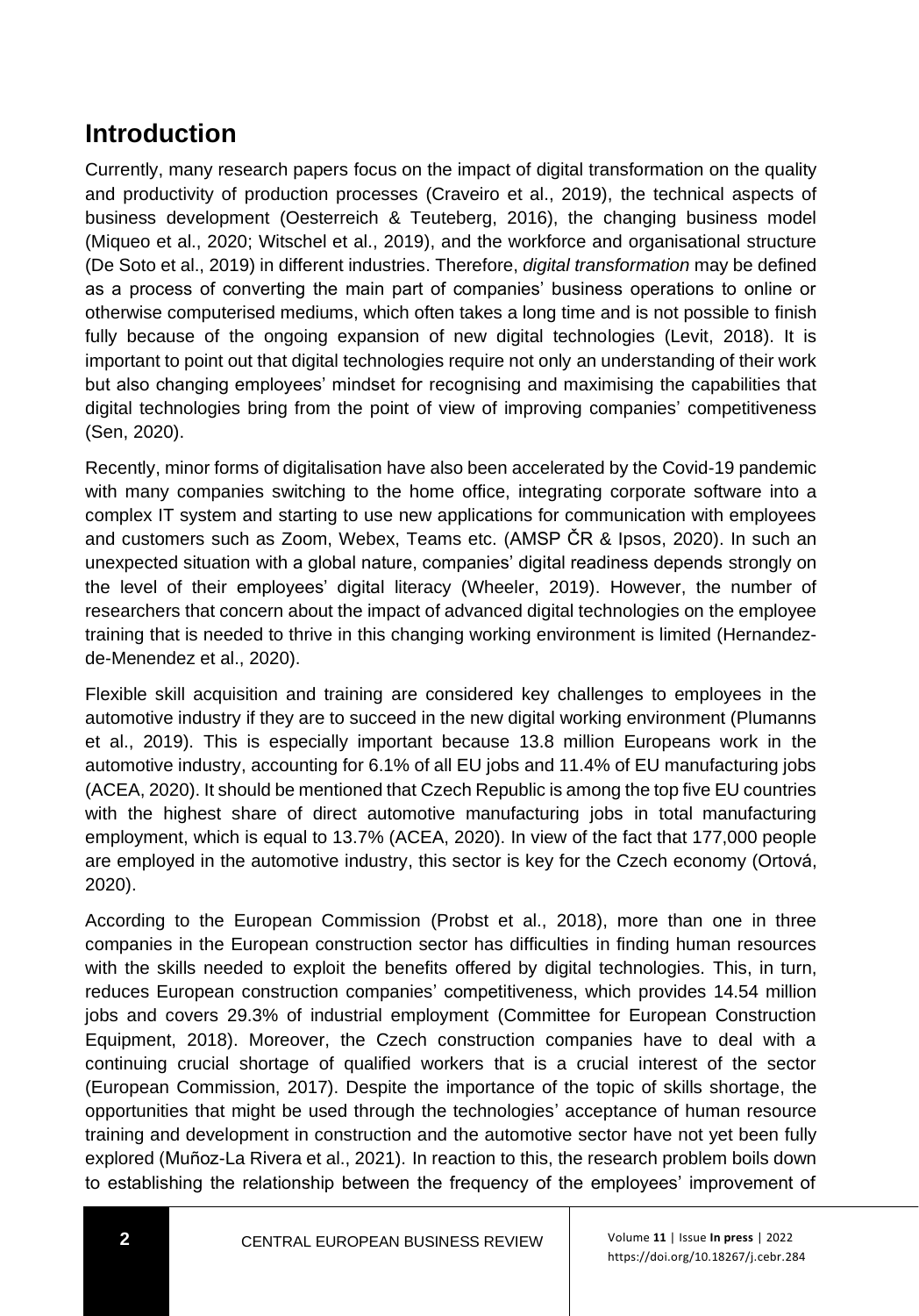digital skills and the industrial sector. For this purpose, the hypothesis has been set up and verified by the authors that there is no statistically significant relationship between the frequency of the employees' improvement of digital skills and the industrial sector to which the company belongs.

This paper aims to analyse the influence of emerging digital technologies on workforce training and employee competency development in the Czech construction and automotive industries by taking into account the impact of the Covid-19 pandemic. The brief literature review and analysis of the secondary data related to the topic are introduced in Chapters 1, 1.1 and 1.2. The research methodology, based on the primary data collection and interviews with a few human resources managers working in selected automotive companies in the Liberec region, can be found in Chapter 2. Chapter 3 is focused on processing the data obtained and interpreting the results achieved. More details about the case study of three Czech automotive companies in the context of digitalisation are described in Chapter 3.1. Finally, this is followed by a discussion and conclusion, including the limitations of this paper and directions for future research.

### **1 Construction sector and automotive industry in the context of digitalisation**

The construction industry is undergoing a momentous change caused by the Fourth Industrial Revolution based on such underlying technology advances as cloud systems, simulation, adaptive robotics, virtualisation technologies, data analytics, artificial intelligence, communication and networks such as Industrial Internet, embedded systems and additive manufacturing (Ustundag & Cevikcan, 2018). Digitalisation may also be considered as one of the promising drivers for the creation of *Construction 4.0* through the implementation of an automated production system (Muñoz-La Rivera et al., 2021). Examples of continuous digital transformation in construction might be 3D scanning, Building Information Modelling (BIM) and the use of automated equipment or robotics (Probst et al., 2018). BIM may be defined as a digital form of construction that puts together process improvement, digital information and technologies for improved project outcomes and asset operations (Grosso Sategna et al., 2019). While the use of robotics has the potential to improve productivity and safety, it should not necessarily reduce total employment in the construction sector in the long run. It is expected that existing roles will evolve, and new roles will be created (De Soto et al., 2019).

Digital partnering might be one of the possible solutions for supporting the implementation of digital technologies in the construction industry, allowing companies to increase their employees' competencies and skills (Cheng & Li, 2004). As Aghimien et al. (2020) confirm in their research, the adoption of digital partnerships by companies is also directly associated with an increase in their competitive advantage. About 40% of the respondents agree that improved skills and expertise, as well as the impact of new digital technologies, are the most significant factors in maintaining a competitive advantage in the construction sector.

Osunsanmi et al. (2020), in their study of stakeholders' willingness to adopt Construction 4.0 technologies, have identified key areas and barriers for wider digitalisation and technology usage in the construction industry (see Table 1). Other studies in this area have been provided by the National Federation of Builders of Great Britain (2015) among 1,200 companies and by the UK's National Building Specification (2018) among 808 companies. Despite growing cooperation in the construction industry, the low level of employee training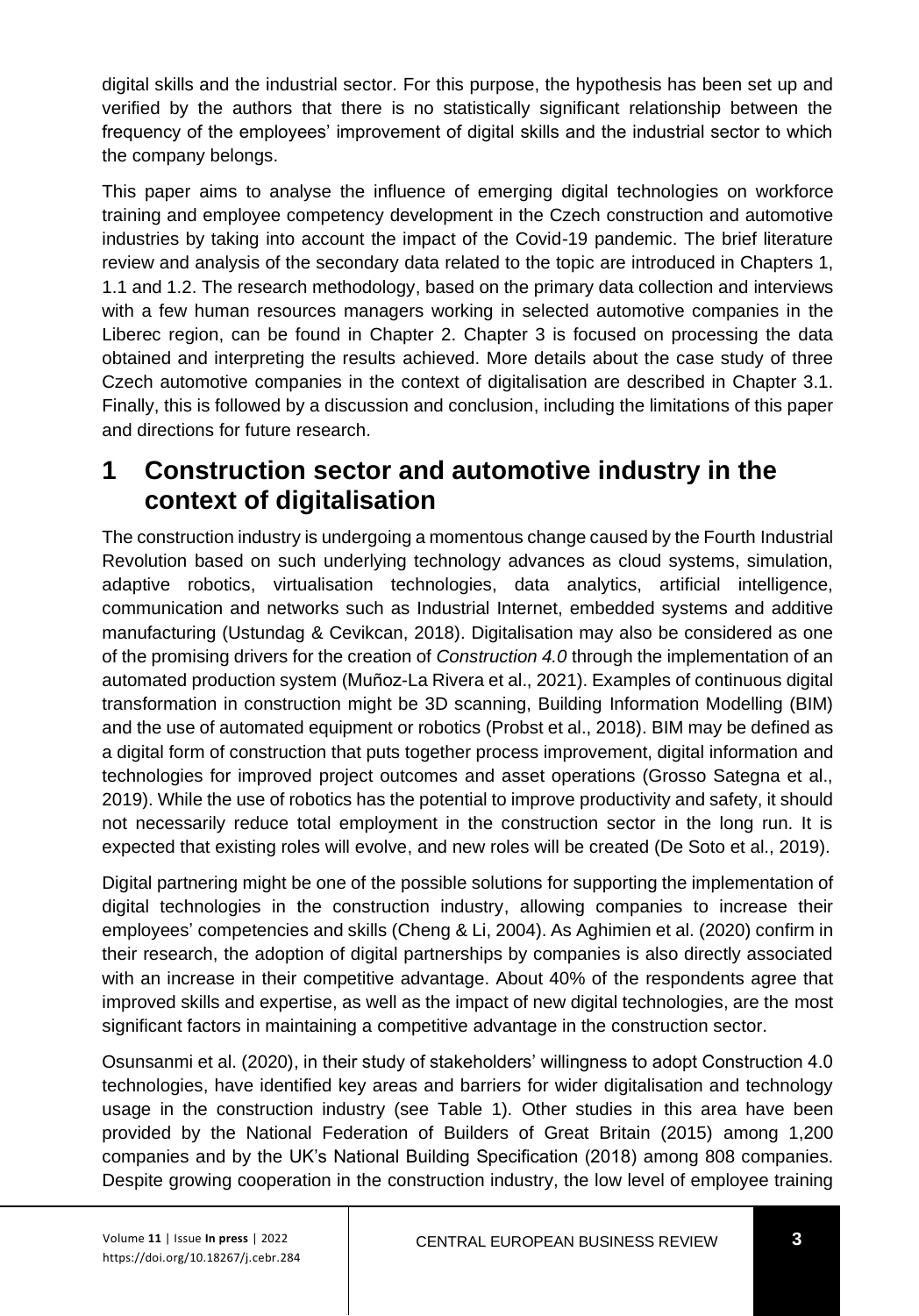and education (69% and 61%, respectively), as well as the lack of expertise and experience transfer (55% and 71%, respectively), remain among the main barriers to Building Information Modelling (BIM) adoption. Due to the lack of corresponding standards and legislation, the abilities of BIM are still not properly investigated in the Czech construction industry. According to Juszczyk et al. (2015), the low level of employees' digital skills and their lack of knowledge are the main barriers to successful BIM implementation in Czech construction companies. It is also worth noting that in Slovak construction companies BIM serves as an accelerator for employees' digital and managerial skill development (Mesároš et al., 2016).

| The nature of the construction<br>industry                  | The main barriers for<br><b>Construction 4.0</b>                              | <b>Cost of Construction 4.0</b>                 |
|-------------------------------------------------------------|-------------------------------------------------------------------------------|-------------------------------------------------|
| Poor understanding of modern<br>technologies                | Difficulties in explaining the<br>output from the technology to<br>the client | High cost for data security                     |
| <b>Failure of construction workers</b><br>to embrace change | Low technical know-how                                                        | Cost of periodic employee<br>training           |
| <b>Complex nature of construction</b><br>projects           | Construction firm low<br>investment to research                               | High cost of maintaining the<br>technologies    |
| Site-based nature of<br>construction projects               | Reduced capability of<br>improving employees'<br>potential                    | High cost of construction<br>workers' education |

#### **Table 1 | Obstacles for Construction 4.0 adoption**

Source: authors' own elaboration based on Osunsanmi et al. (2020)

Industry 4.0 penetrates the automotive industry first by applying cyber-physical production systems and digital connectivity via the internet or other network applications, such as a blockchain (Cohen et al., 2019a). According to Hernandez-de-Menendez et al. (2020), machine learning (87%), user and entity big data analytics (84%), the Internet of Things (82%), cloud computing (76%), app- and web-enabled markets (76%) and autonomous transport (74%) are the digital technologies adopted most often in automotive companies. The need to interact with digital technologies to ensure uninterrupted production on a direct basis is related to the level of the employees' readiness for their effective use (Cohen et al., 2019b).

Generally, in the modern automotive sector, the need for knowledge in gathering, analysing and working with the large volumes of data being generated by machines and processes, especially due to the rapid development of electric vehicles, is growing. As a result, skills and knowledge connected with data networks, electrical engineering, software architecture, digital signal processing, artificial intelligence and robotics will be required from automotive engineering specialists (Pavlasek, 2020). Skills gaps, together with an absence of a clear understanding of the opportunities digital technologies provide (59%), are considered major obstacles for efficient technology use in the automotive sector (Hernandez-de-Menendez et al., 2020). Furthermore, the human resource strategy in German automotive companies focuses on vocational skills, while in Central and Eastern European companies, it is characterised by a much greater reliance on semi-skilled work, a higher share of precarious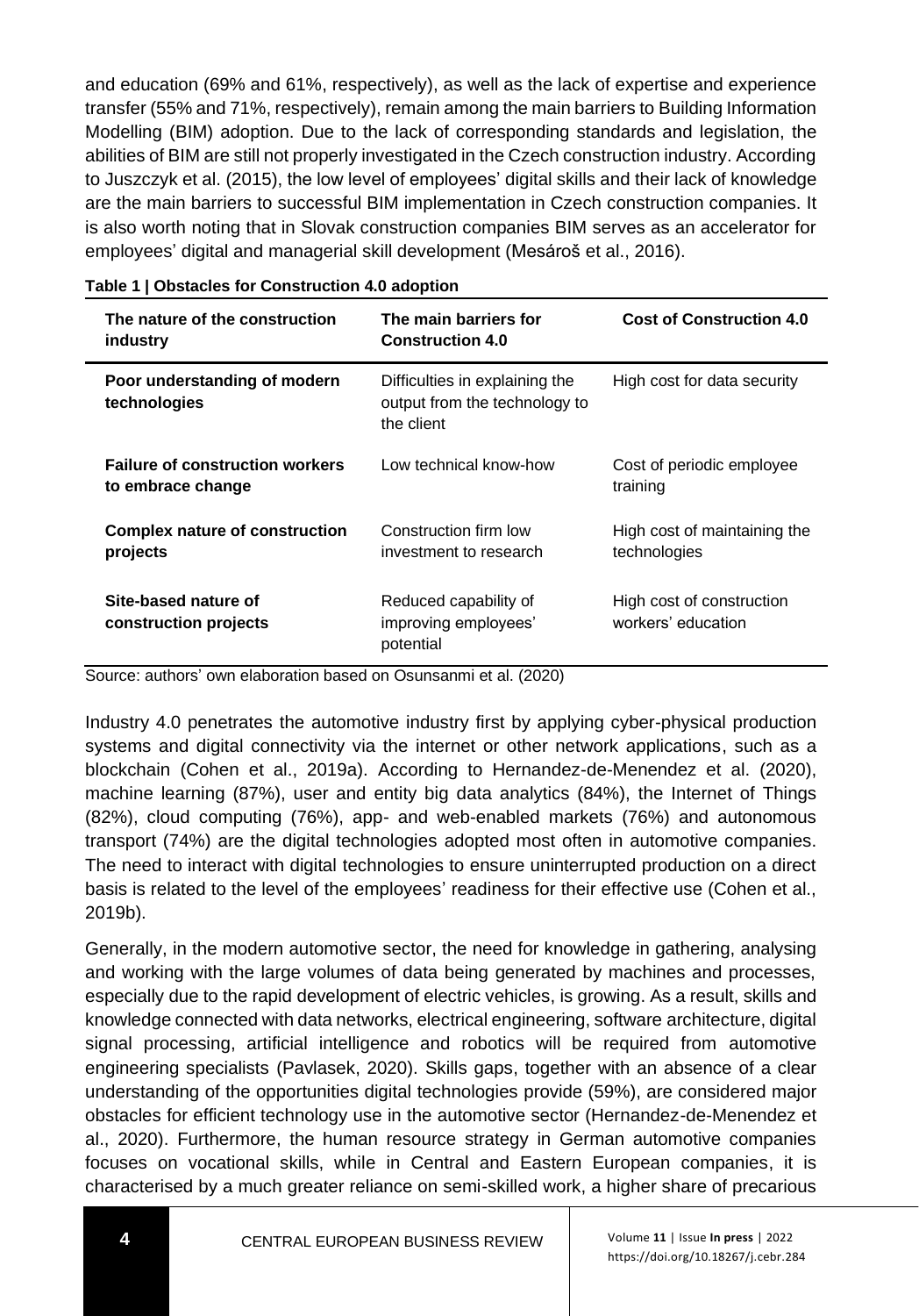employment relationships and employee turnover. It is influenced mainly by the role of the national institutions, trade unions and automotive companies in the implementation of digital technologies in separate European countries (Krzywdzinski, 2017).

While the automotive industry in Central Europe has experienced one of the most impressive growth and convergence stories of recent times (Kureková, 2018), its success is largely dependent on the current employees' competency development in response to the ongoing digitalisation accelerated by the Covid-19 pandemic. According to Soukupová et al. (2020), employees of Czech companies dread a possibility of a job loss or substitution of human work by robots because of the insufficient level of their skill required by Industry 4.0 The results of the literature also show that there is a dearth of rigorous studies that critically evaluate the skills gaps of people employed in the construction and automotive sectors. This paper aims to fill this gap by comparing the recent data about the employees' competency training and development in the Czech construction and automotive industry.

### **1.1 Digital employees' skills in construction and automotive companies: Secondary data analysis**

The previous authors' research (Mazurchenko et al., 2020) emphasises a link between Industry 4.0 and the need for enhanced employee skills development, which is especially relevant for the construction sector considering that it is represented mainly by small and medium-sized enterprises (Aghimien et al., 2020). As the Committee for European Construction Equipment (2018) points out, supporting qualified employees' training together with identifying skill shortages in the construction sector must be the main priorities of the European Union political agenda. The right skills, such as effective data collection, communication and management, are considered a vital catalyst for construction companies' digital growth (Construction Industry Training Board, 2018).

The research conducted by Probst et al. (2018) demonstrates that 62.5% of the construction companies have the necessary skills to harness a digital transformation. However, only every third European construction company has already implemented strategies to reskill its workforce due to the ongoing digitalisation. In addition, each second respondent from the construction sector mentioned that they spend not more than 5% of their annual revenues on employee reskilling. It is predicted that 31% of the vacancies in European construction companies will be reserved for highly qualified candidates by 2025 (European Construction Sector Observatory, 2020). As a result, the gap between high-level and low-level jobs in this construction industry will become wider (Grosso Sategna et al., 2019). It should be emphasised that opinions about employees' skills and competencies that are needed in the construction sector in the context of the ongoing digital transformation may differ widely (see Table 2). Furthermore, traditional skills such as communicative and collaborative skills for effective teamwork are still in high demand (Construction Leadership Council, 2019).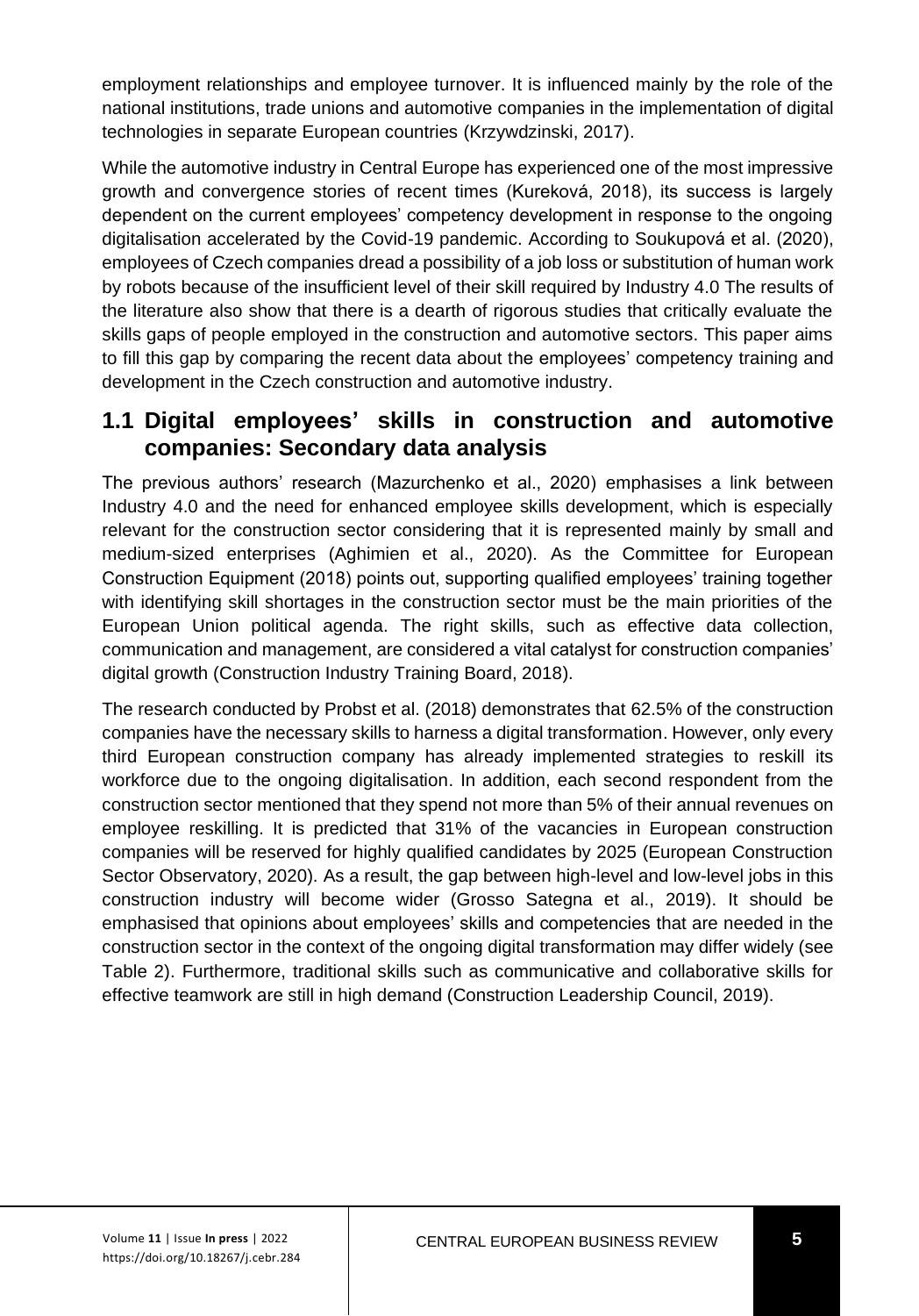**Table 2 | Overview of the latest research in the area of employees' digital competencies required in the construction sector**

| <b>Title</b>                                                                                               | Authors, year                                                | <b>Employee competencies</b>                                                                                                                         |
|------------------------------------------------------------------------------------------------------------|--------------------------------------------------------------|------------------------------------------------------------------------------------------------------------------------------------------------------|
| Improving the human capital<br>basis. Analytical report.                                                   | European<br><b>Construction Sector</b><br>Observatory (2020) | Technical skills, knowledge of lean<br>methodologies and IT tools,<br>accuracy, adaptability, effective<br>communication                             |
| Digitalising the construction<br>sector. Unlocking the potential<br>of data with a value chain<br>approach | Grosso Sategna et<br>al. (2019)                              | ICT safety, digital data processing,<br>digital content creation, problem<br>solving with digital tools, digital<br>communication and collaboration. |
| <b>Future skills report</b>                                                                                | Construction<br>Leadership Council<br>(2019)                 | Digital skills, technical skills,<br>collaborative skills, traditional skills                                                                        |
| Unlocking construction's digital<br>future: A skill plan for industry                                      | Construction<br><b>Industry Training</b><br>Board (2018)     | Problem solving, data skills, digital<br>literacy, flexible mindset.                                                                                 |
| Digitisation of the construction<br>revolution<br>industry:<br>The<br>is<br>underway                       | Oliver Wyman<br>(2018a)                                      | Smart training, efficient<br>management of knowledge,<br>enhanced focus on technology and<br>innovation, reporting                                   |

Source: authors' own elaboration based on Oliver Wyman (2018a), Construction Industry Training Board, (2018), Construction Leadership Council (2019), Grosso Sategna et al. (2019) and European Construction Sector Observatory (2020).

At the same time, the demand for employees with software development and data collection and analysis skills will increase soon in the manufacturing industry (Freddi, 2018). Such changes are the most noticeable in the automotive sector, where it is predicted that the number of job positions that can be replaced by automation will decrease, and a need for employees with sufficient digital skills to fill such job positions as data analyst, process automation specialist software developer, artificial intelligence and learning specialist etc. will increase (Hernandez-de-Menendez et al., 2020).

Even though two out of three manufacturing companies have provided training to increase employees' digital competencies in the last 12 months, there is still a lack of digital skills within the workforce and the European labour market (Make UK & Sage, 2020). It is quite surprising that a need to provide cybersecurity and to change corporate management is not seen to be important for the further adoption of industrial digital technologies. However, the Covid-19 pandemic has become a driver for rethinking human resource training strategies (Make UK & Sage, 2020). Regarding the skills strongly required in the automotive sector, there are a lack of traditional science, technology, engineering and mathematics (SCEM) knowledge and engineering job profiles, which is why there is competition with other sectors possessing highly qualified staff (European Commission, 2017). As Kelp et al. (Oliver Wyman, 2018b) confirm, advanced analytical skills will be in great demand and finding employees with such skills might be difficult. In general, it is predicted that 16% of the global workforce in the automotive sector will need to be retrained and reskilled by 2030 to respond to the digital needs of their organisations (Knoedler et al., 2020).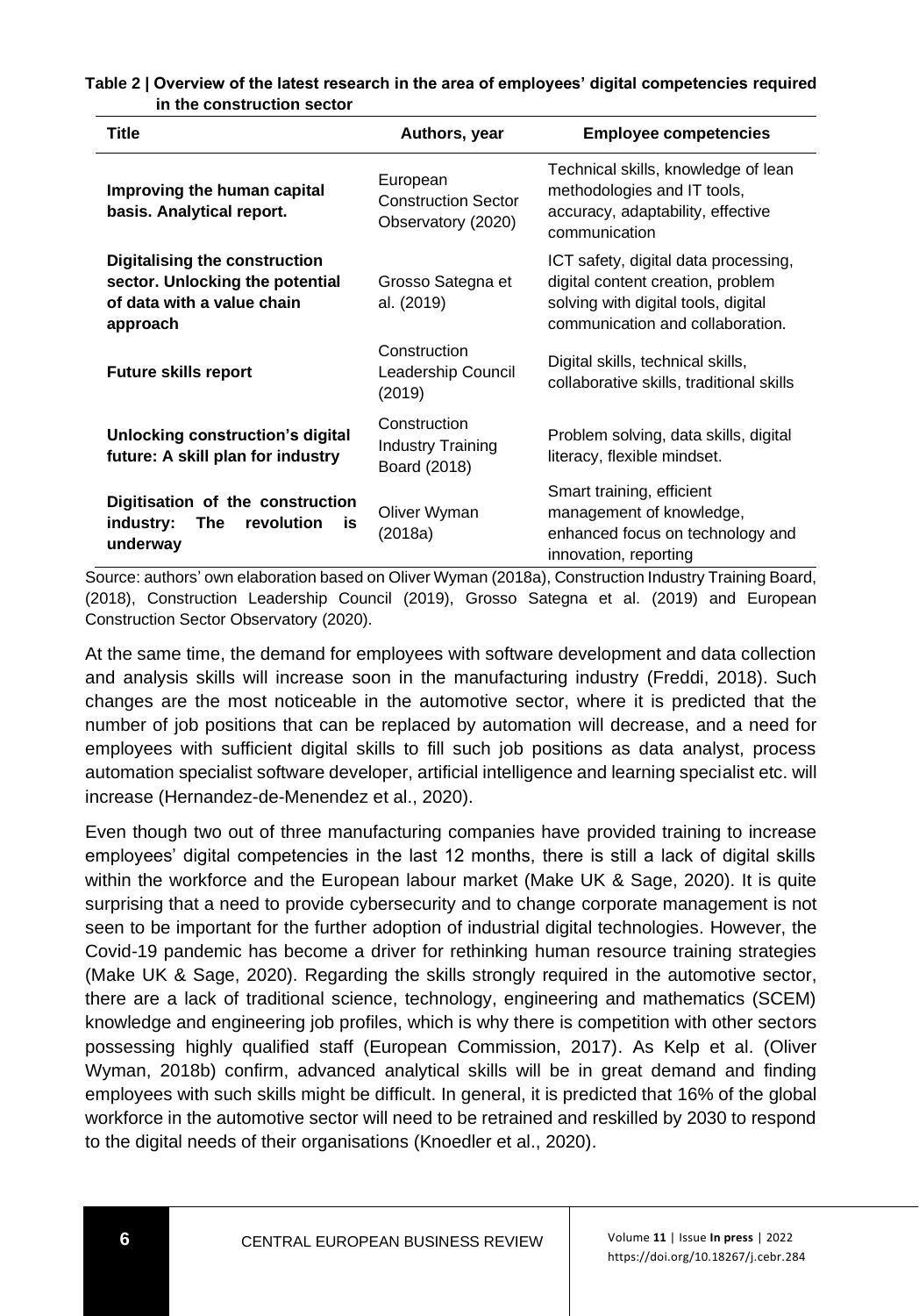## **2 Research methodology**

This paper aims to analyse data obtained from Czech construction and automotive companies and demand for employees' competencies in response to the increasing usage of digital technologies in daily business operations. The authors have focused on looking at the answers to the research questions:

*RQ1: What are the positive and negative effects of the Covid-19 pandemic on the digitalisation of human resource management and employee training in Czech construction and automotive companies?*

*RQ2: What are the main barriers to employees' digital competency development in the Czech construction and automotive sector?*

*RQ3: Which employees' skills are essential for the effective use of digital technologies at the workplace in Czech construction and automotive companies?*

A review was conducted of scientific articles and conference papers available in the Web of Science and Scopus databases to gain insight into research on the topic of current employee competency development and skills gaps. The search was made using the following keywords: construction 4.0, human resources, employee training, digital manufacturing, automotive, technological change, digital literacy etc. After this, secondary information sources about the digitalisation of employee training in global construction and automotive companies were analysed (see Chapters 1 and 1.1).

For a more in-depth, valid and comprehensive study of the impact of digitalisation on human resource management with a focus on employee training in two selected industries, a triangulation method has been applied in this paper. Triangulation, by combining a qualitative and quantitative methodology, namely quantitative questionnaire survey, contextual interviews and the case study, was called to take into account different ways of understanding a research problem and help to compensate for the shortcomings of separate methods.

The collection of *quantitative data* was realised using a structured anonymous questionnaire that included 19 questions and used the CAWI method. Closed questions with one or more possible answers, scales that express the respondents' attitude to the researched issue, four identification questions to characterise the companies involved in the research, and one open question have been presented in the questionnaire. The 5-point Likert scale has been used to measure the respondents' attitude to how much they agree or disagree with particular statements by choosing one of the options between 'strongly agree', 'agree', 'neither agree nor disagree', 'disagree' and 'strongly disagree'. It has also been used to determine the frequency of employees' digital skills training. The semantic differential scales have been applied to ask the respondents to rate the level of their data skills and digital competencies by choosing between 'an expert', 'advanced level', 'basic level' and 'no level' of data skills or digital competencies. Another application of semantic differential scales in this questionnaire was the assessment of the level of employers' readiness to use digital technologies in the context of the Covid-2019 pandemic.

The database of the companies taking part in the qualitative survey was created based on the the data published in the MagnusWeb Bisnode database of all Czech economic entities on 1 June 2020 following the systematic procedure described in Table 3.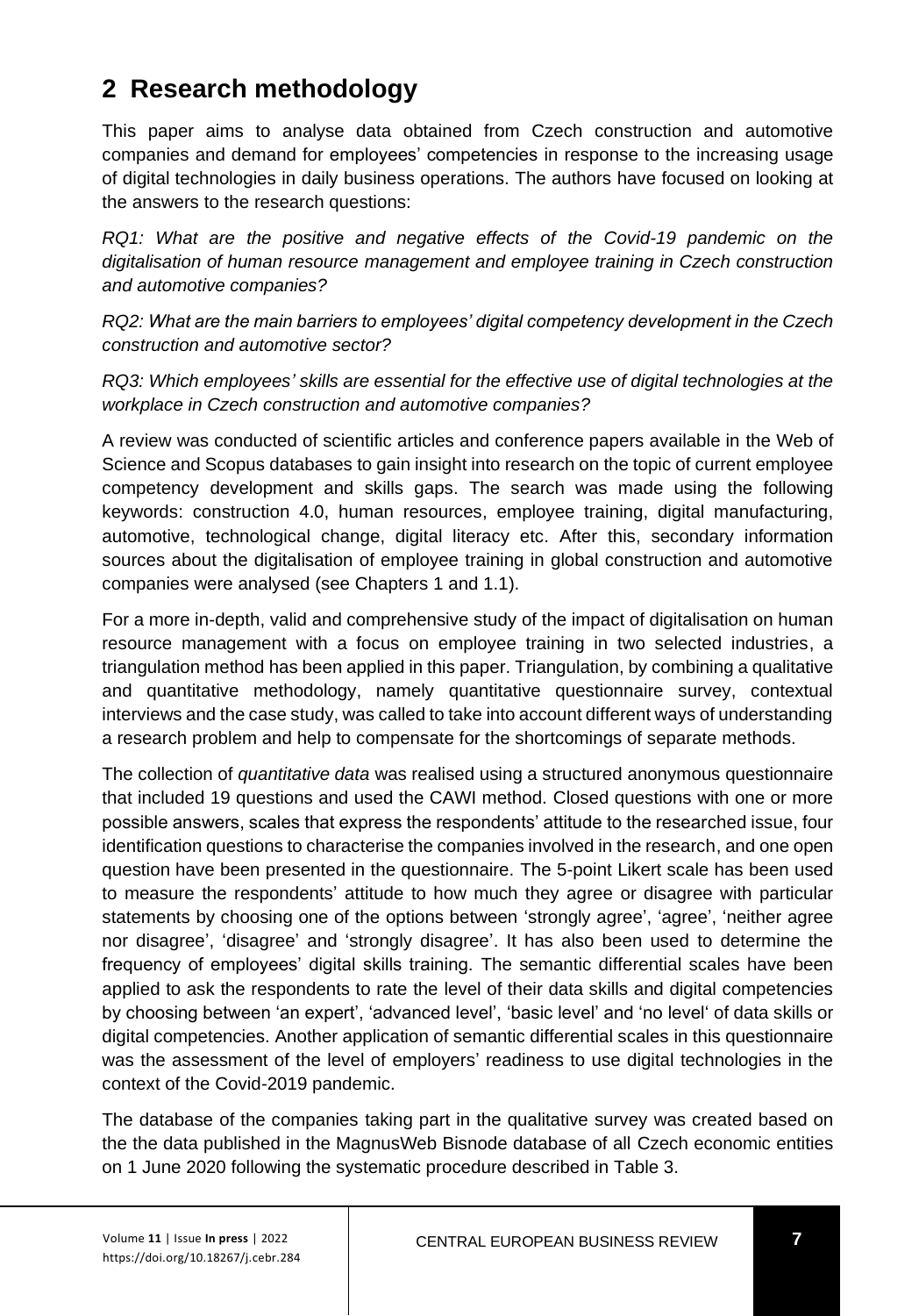**Table 3 | Process of Czech company database preparation**

| No. of<br>step | N       | <b>Selection criteria</b>                                                                                                                      |
|----------------|---------|------------------------------------------------------------------------------------------------------------------------------------------------|
| 1              | 7821363 | Legal and natural persons on 1 June 2020.                                                                                                      |
| $\mathbf{2}$   | 840 581 | Active legal persons.                                                                                                                          |
| 3              | 580 318 | Active companies.                                                                                                                              |
| 4              | 194 966 | Companies with a specified number of employees.                                                                                                |
| 5              | 192 954 | Companies that are not in a state of bankruptcy or liquidation.                                                                                |
| 6              | 156 181 | Companies without significant negative events in their history.                                                                                |
| 7              | 93 910  | Companies with a specified email address and website.                                                                                          |
| 8              | 27 782  | Companies after the removal of businesses that do not have an email<br>address on the corporate website or that have a non-functional website. |

Source: authors

Consequently, 3,270 construction companies and 2,104 companies operating in the automotive industry (with CZ-NACE codes of the classification of the economic activities 29, 22, 28 and 25) have been selected. After this, the authors contacted all of them by email with a request to participate in an online survey. One hundred and seventy companies had a nonfunctional email address and were subsequently excluded from the representative sample.

The primary data was collected and processed by the online Survio software from July through October 2020. The gathering of the data was also supported by the District Chamber of Commerce in Liberec and the District Chamber of Commerce in Jablonec nad Nisou. As a result, data from 107 companies were obtained with a return rate of the questionnaire of 2%. Companies of all sizes from all regions of the Czech Republic are represented in the questionnaire survey.

At the final stage, questionnaires filled in by representatives of 27 construction and 39 automotive companies were selected. Most of the respondents from the construction sector (29.6%) who took part in this survey work in the marketing and sales department, whereas the respondents from the automotive industry are more often employed in the production and quality department (25.7%). The major regions in which the surveyed companies operate are the city of Prague (23.4%) and the Liberec region (25.2%). Regarding the size of the companies, the Czech construction sector in this paper is represented mainly by micro and small enterprises (81.5%) with fewer than 50 employees. The situation in the Czech automotive sector is the opposite in the sense that medium-sized and large enterprises (53.9%) with more than 250 employees have shown greater interest in participating in this survey.

The results obtained from the Czech construction and automotive companies were processed and analysed by using descriptive statistics to examine the frequency of responses and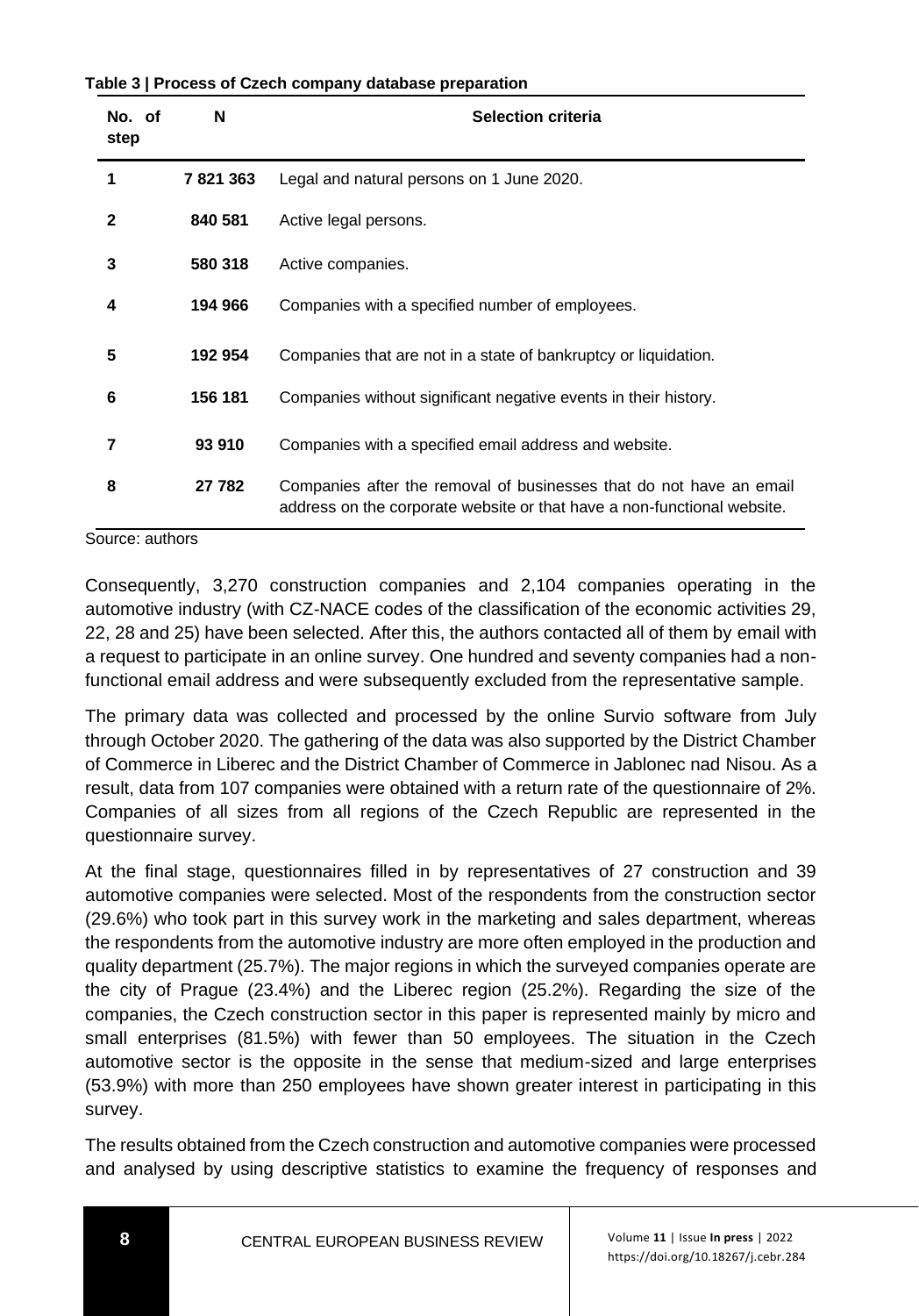Pearson's chi-square test of independence aimed to determine the relationship between two unpaired categorical variables. This statistical test was based on the assumption that the null hypothesis (H0) does not confirm the existence of differences between the observed and expected frequencies (i.e. that the variables will be independent). Before being processed in Microsoft Excel 2016, the data has been transformed in such a way, so less than 10% in the pivot table had a value less than 5, thereby fulfilling the prerequisites for doing Pearson's chisquare test of independence. The results of the quantitative data analysis are presented in Chapter 3.

*A qualitative methodology* in this research was adopted to understand the phenomenon of digitalisation in business practice based on three semi-structured interviews conducted with human resources professionals in three automotive companies from October through December 2020. These companies have been chosen in the Liberec region based on the cooperation with the District Chamber of Commerce in Jablonec nad Nisou and its recommendations. The relevance of the topic of digitalisation and active involvement in the employees' competency development in reaction to it was the main selection criteria of these companies. Contextual interviews were aimed to complement the findings in quantitative survey results and shed light on how automotive companies in the Liberec region cope with the need to rapidly embrace digital technologies supporting their staff to learn and work remotely during the Covid-19 pandemic. The automotive sector's attention was focused on understanding how employees are using technologies and what support is required for developing their digital competencies. These circumstances, and also the need to restrict face-to-face contacts in response to the ongoing Covid-19 pandemic, had a significant impact on the companies' interest to cooperate. As a result, the number of interviews conducted was limited to three.

A semi-structured interview has been chosen to ensure more flexibility and freedom for respondents to express their views than in the case of a structured interview and more organisation and systematicity than in the case of an unstructured interview. Based on the results of the literature review and secondary data analysis (see Chapters 1 and 1.1), 16 open questions have been prepared divided into four research areas such as:

- requirements for the employees' competencies in a company in general;
- digitalisation in human resource management of a company;
- employees' digital competency development and investments needed for this;
- the impact of the Covid-19 pandemic on the company's digitalisation and innovation.

The duration of the one interview was 45 minutes. The respondents' answers with their verbal consent were recorded with a voice recorder. Subsequently, the responses obtained have been converted to text format word for word in MS Word editor and translated from Czech into English by the authors. When transcribing data, the technique of anonymising data was used, which serves to protect the names of the respondents and the companies they represented. Next, a manual (i.e., paper-and-pencil) coding and analysing method have been used. Finally, the data obtained were sorted, compared with each other in order to find a connection between them and interpreted by the authors. Based on the results obtained, the context of the topic of digitalisation and employees' competency development was described in more detail presented in the form of a case study. The case study is introduced in Chapter 3.1.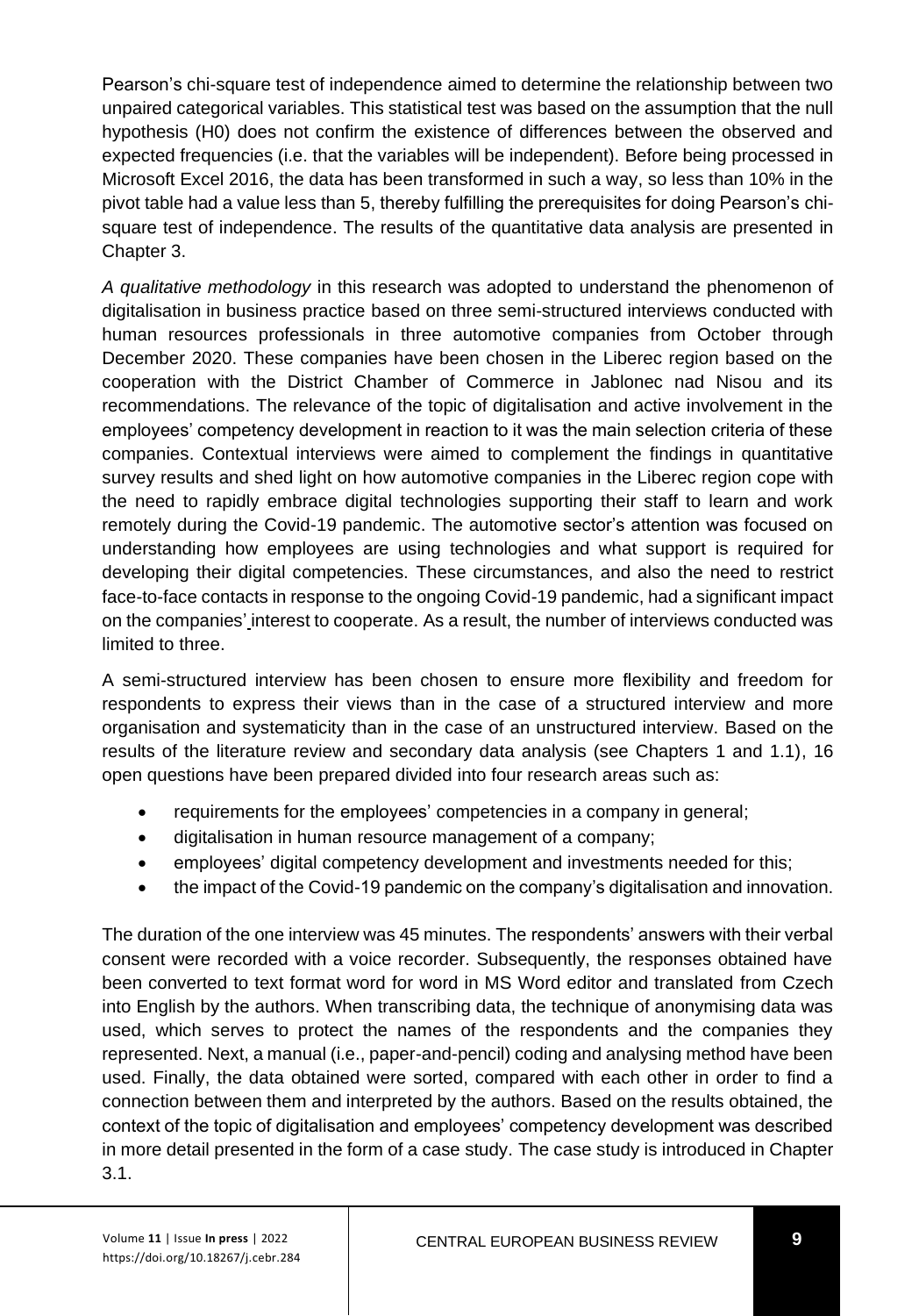## **3 Digitalisation in the construction and automotive sectors: Primary data and research results**

The performed CAWI survey highlights the fact that using digital technologies in day-to-day business operations is becoming common in both Czech construction and automotive companies (82.5% and 89.7%, respectively). A relatively small percentage of the respondents, namely 14.8% from the construction industry and 10.3% from the automotive sector, confirm that they utilise digital technologies from time to time, and no one mentioned that they are not used at all in their companies' business practice.

As Figure 1 shows, respondents' opinions that some work and tasks will become unnecessary because of the utilisation of digital technologies are divided significantly. From this view, around one-half of the respondents (48.7%) agree that such a statement is appropriate to the Czech automotive industry. However, it does not seem that digital technologies will contribute to the fact that certain works and tasks will no longer be needed in the daily work of Czech construction companies (70.4%).

**Figure 1 | Respondents' attitude to the assumption that some tasks will become unnecessary in selected industries due to the utilisation of digital technologies** 



Source: authors

It is worth noting that the topic of employee competence development is more often a part of a long-term human resource management strategy in automotive enterprises than in construction companies (66.6% vs 37.0%). It is also visible in Figure 2, where approximately one-third of the respondents in the Czech construction sector (29.6%) do not see the need for additional employee training for the effective utilisation of digital technologies in their daily work.

#### **Figure 2 | Respondents' attitude to the assumption that digital technology use increases the need for employee training in selected industries**



Source: authors

The respondents in this survey have also been asked about their companies' readiness to use digital technologies in the context of the Covid-19 pandemic. The results are presented in Figure 3. It is no surprise that most of the construction and automotive companies have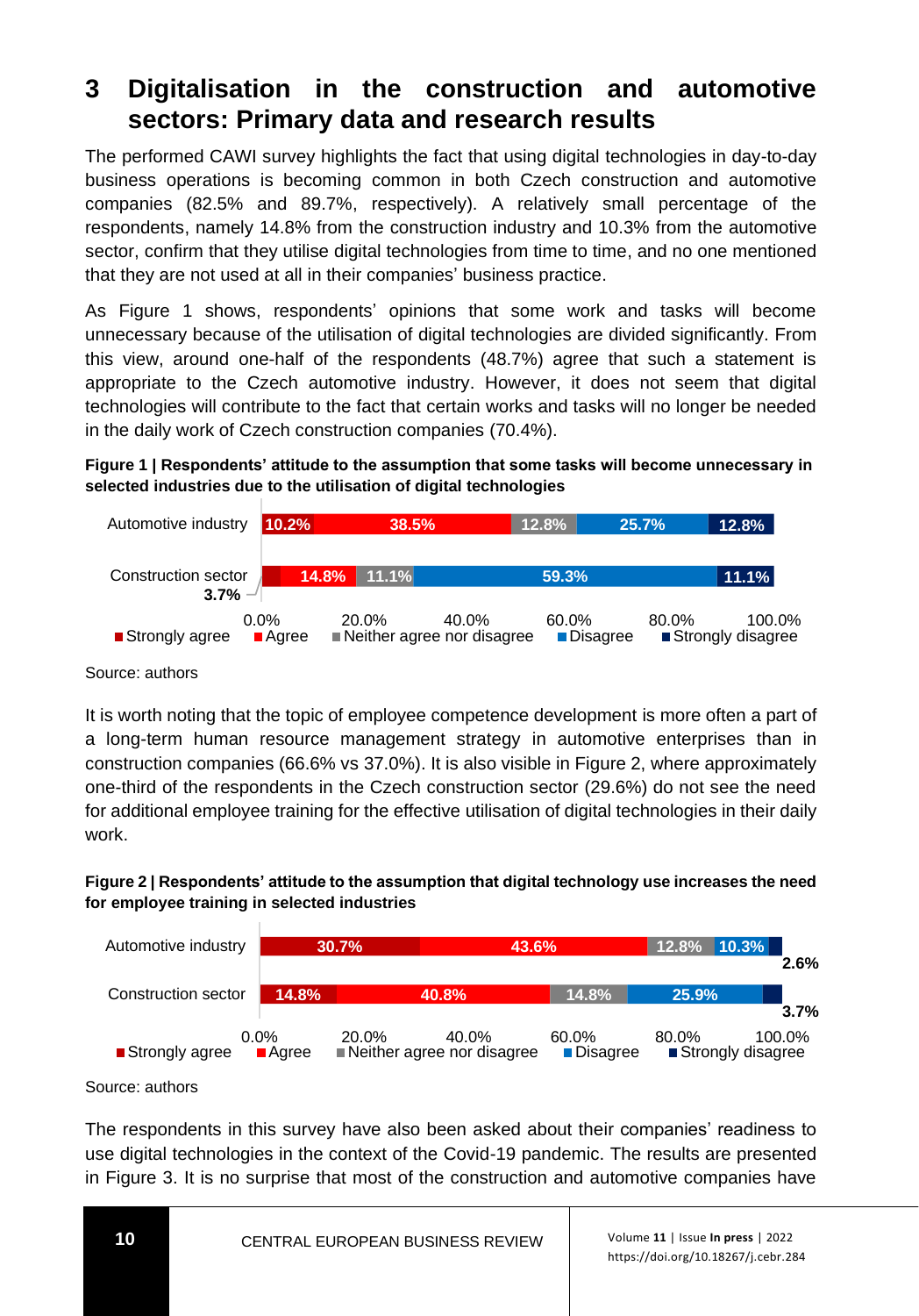already successfully implemented digital technologies in selected business processes and that they are continuing in this direction (48.2% and 41.0%, respectively). Nevertheless, it was unexpected that every fourth construction company rather avoids utilising digital technologies, and none of them intends to implement changes over the next year. This may be due to the fact that every tenth construction company is already working in the cloud, collaborates effectively online and has all its business processes digitally enabled. As for the automotive industry, the main obstacle to digital technology adoption is that these technologies are not a part of corporate culture, and the employees' mindset is not adapted to them yet (12.8%).

#### **Figure 3 | readiness to use digital technologies in the context of the Covid-19 pandemic**



Source: authors

The majority of the automotive companies that took part in this survey (51.3%) take regular steps to improve their employees' competencies to perform tasks related to the use of digital technologies, whereas only 37% of the construction enterprises do the same. Training provided by the employer is the most commonly used for this purpose in both the construction and automotive sectors (60.0% and 69.2%, respectively). Meanwhile, training through informal assistance from colleagues and friends is in greater demand in Czech construction firms than in automotive companies (30.0% vs 23.1%).

Regarding the level of employees' digital competencies, these are estimated as basic among 71.8% of automotive companies' personnel and 63% of the construction companies' employees. Almost one in four employees in the automotive sector (23.0%) has a low level of digital competency, while this figure is significantly lower in the construction sector (14.8%). Only a small proportion of the employees in both sectors can be distinguished by an advanced level of digital competency (2.6% vs 11.1%). At the same time, 7.4% of the people employed in the construction sector do not have any digital competence at all. Furthermore, both sectors' representatives agree on which employees' digital competencies are a priority for further successful company development. These include basic skills in data entry and processing, database management skills, the ability to solve problems in a digital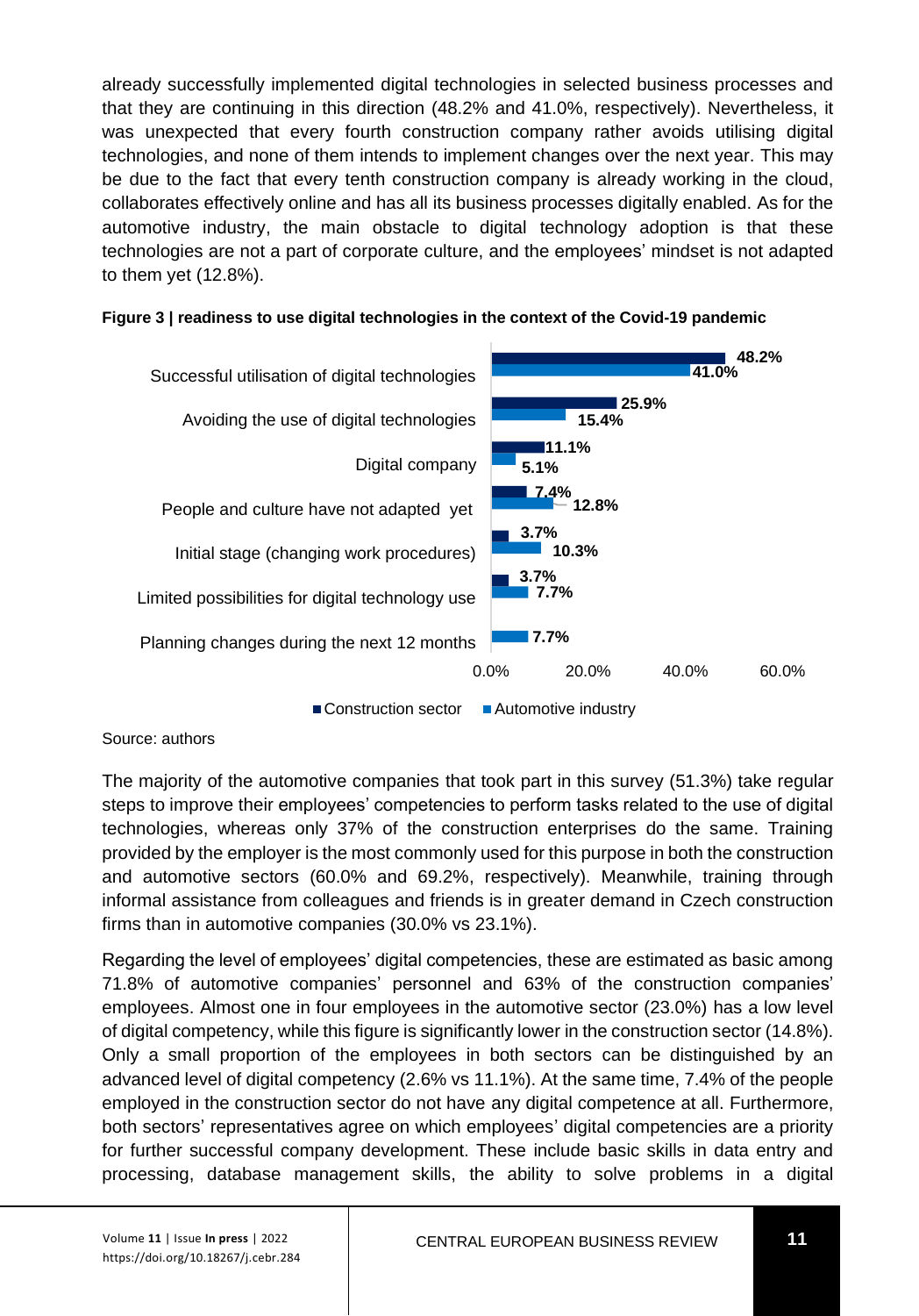environment and digital project management skills. At the same time, website development skills are not considered essential in the construction industry. Only 5.1% of Czech automobile companies' employees may boast an advanced level of data skills, while in the construction sector, this number reaches 14.8%. This is especially important because data skills are key for companies' continued operation in both sectors.

Figure 4 shows the main barriers to employees' digital competency development. The high costs associated with employee training and an inability to find an appropriate external educational organisation or course are not deemed to be significant. The same goes for the low priority of the companies' management in both sectors surveyed. However, lack of time due to the employee workload, employees' internal resistance to change and reluctance to learn new things slow the digital competency development of people employed in the automotive sector, in comparison with the construction sector.





Source: authors

There is a demand for updating employees' skills, and the frequency of employee training is significantly different in the Czech automotive and construction sectors to ensure efficient performance in a digital environment (see Figure 5). Every third construction company does not see the need to update employees' skills at all, whereas every fourth automotive enterprise considers that completing the training on digital skills improvement once every few years will be enough. Despite this fact, the Czech construction sector is more aware than the automotive industry of the need to support the ongoing training of employees in the digital age (18.5% vs 12.8%).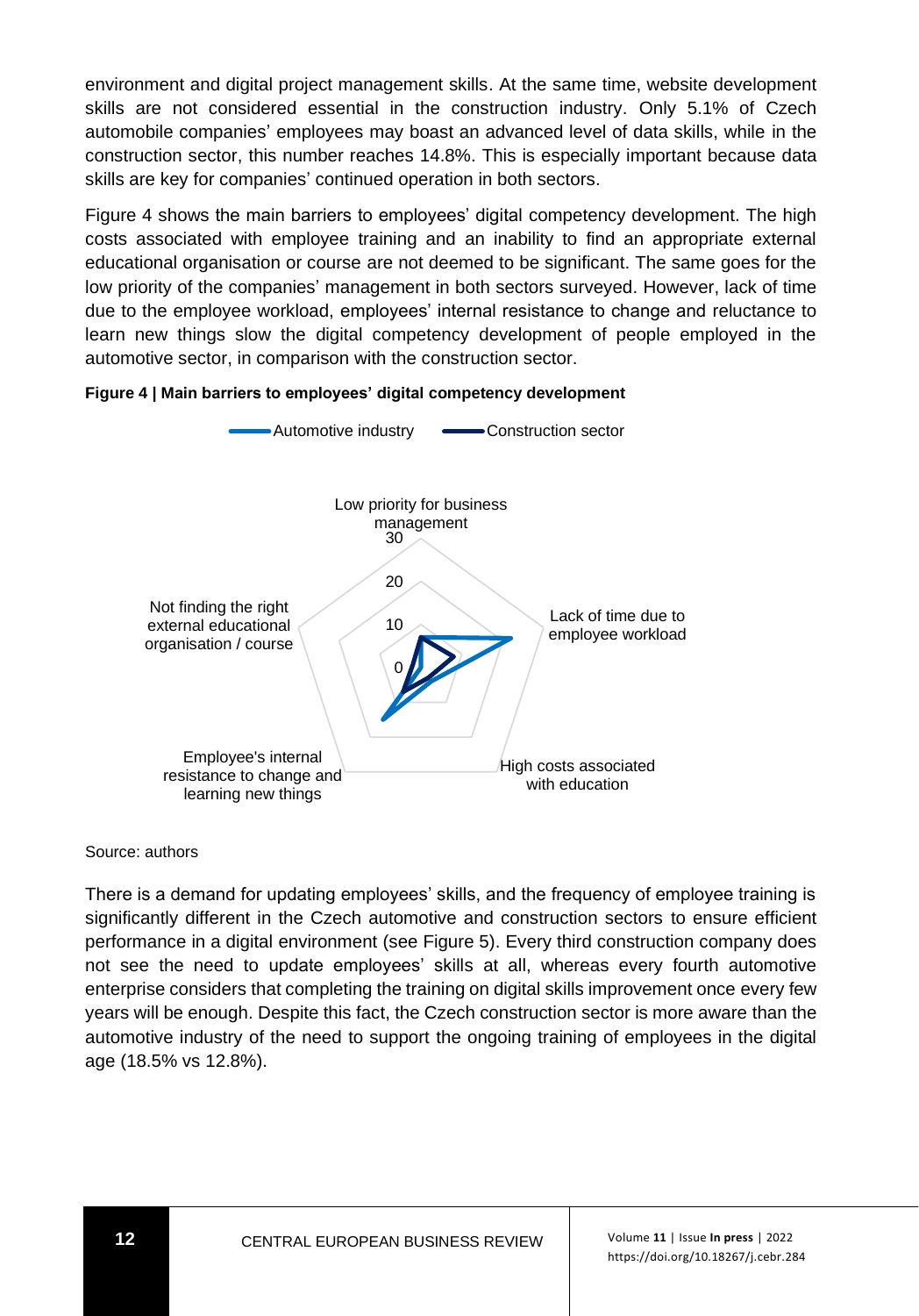



Source: authors

The difference between two Czech industrial sectors (i.e. automotive and construction) in the case of the frequency of their employees' improvement of digital skills has also been verified by the authors using Pearson's chi-square test of independence. The next research hypotheses have been set up:

*H0: The frequency of the employees' improvement of digital skills does not depend on the industrial sector*.

*H1: There is a statistically significant relationship between the frequency of the employees' improvement of digital skills and the industrial sector.*

If the respondent did not know the answer to this question, his or her response was excluded from the dataset in Microsoft Excel 2016 (see Table 4). Next, a hypothetical distribution was calculated based on the whole population, and the p-value has been identified by using the function CHISQ.TEST. Due to the fact that a p-value equal to 0.028811 is lower than a selected 5% level of significance, there is a statistically significant relationship between the frequency of the employees' improvement of digital skills and the industrial sector.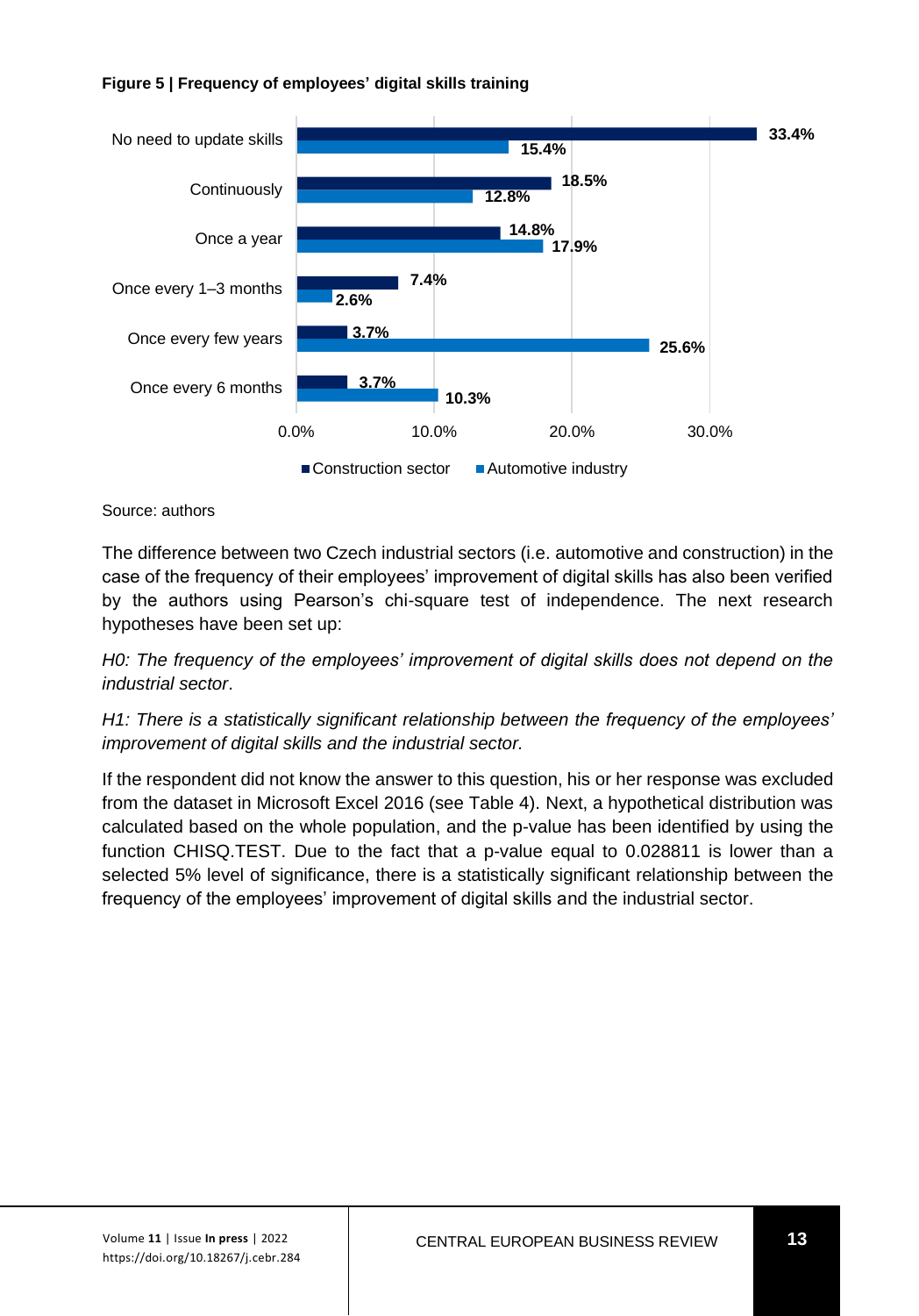| Frequency of the employees'<br>improvement of digital skills | Once every<br>three months | Six months to<br>several years | <b>Never</b> | Total     |
|--------------------------------------------------------------|----------------------------|--------------------------------|--------------|-----------|
| <b>Automotive sector</b>                                     | 6(18%)                     | 21 (64%)                       | 6(18%)       | 33 (100%) |
| <b>Construction sector</b>                                   | 7(32%)                     | 6(27%)                         | 9(41%)       | 22 (100%) |
| Total                                                        | 13 (24%)                   | 27 (49%)                       | 15 (27%)     | 55 (100%) |
| Pearson's chi-square distributions                           |                            |                                |              |           |
| <b>Automotive sector</b>                                     | 7.8                        | 16.2                           | 9            | 33        |
| <b>Construction sector</b>                                   | 5.2                        | 10,8                           | 6            | 22        |
| Total                                                        | 13                         | 27                             | 15           | 55        |

**Table 4 | Pearson's chi-square test of independence: comparison of the observed and expected frequencies**

Source: authors

According to one-half of the respondents in both sectors, internal training of the existing employees is the most popular measure to close gaps in employees' digital competencies. For this purpose, every fifth company also plans to recruit new employees who already have the required digital competencies. It should be mentioned that hiring temporary staff through agencies is not in demand. Moreover, external training of existing employees in the area of digital competencies is applied in the automotive industry three times more often than in construction (27.3% vs 9.1%), while the outsourcing of digital tasks is used far more often by construction companies (13.6% vs 2.3%).

The respondents in both sectors were also asked to specify the areas in their work where they feel the need to improve the level of their digital competencies. The results have shown that data entry, processing and analytics (15.2%), data storage and security (9.5%), online communication with employees and customers (8.5%) and the ability to solve problems arising from the use of digital technologies use (6.6%) are among the key areas for further improvement. Meanwhile, 8.5% of the respondents believe that they can work with what they know and do not feel a need to improve the level of their digital competencies.

### **3.1 Digitalisation in the automotive sector: A case study of three Czech automotive companies**

To support the results obtained during the primary data collection, the authors of this paper conducted three in-depth semi-structured interviews with human resources specialists in Czech automotive companies operating in the Liberec region. To ensure anonymity, the companies mentioned in this chapter are called Company 1, Company 2 and Company 3. The general characteristics of the interviewed companies, including specific details about human resource management (HRM) in the context of digitalisation in these companies, are presented in Table 5.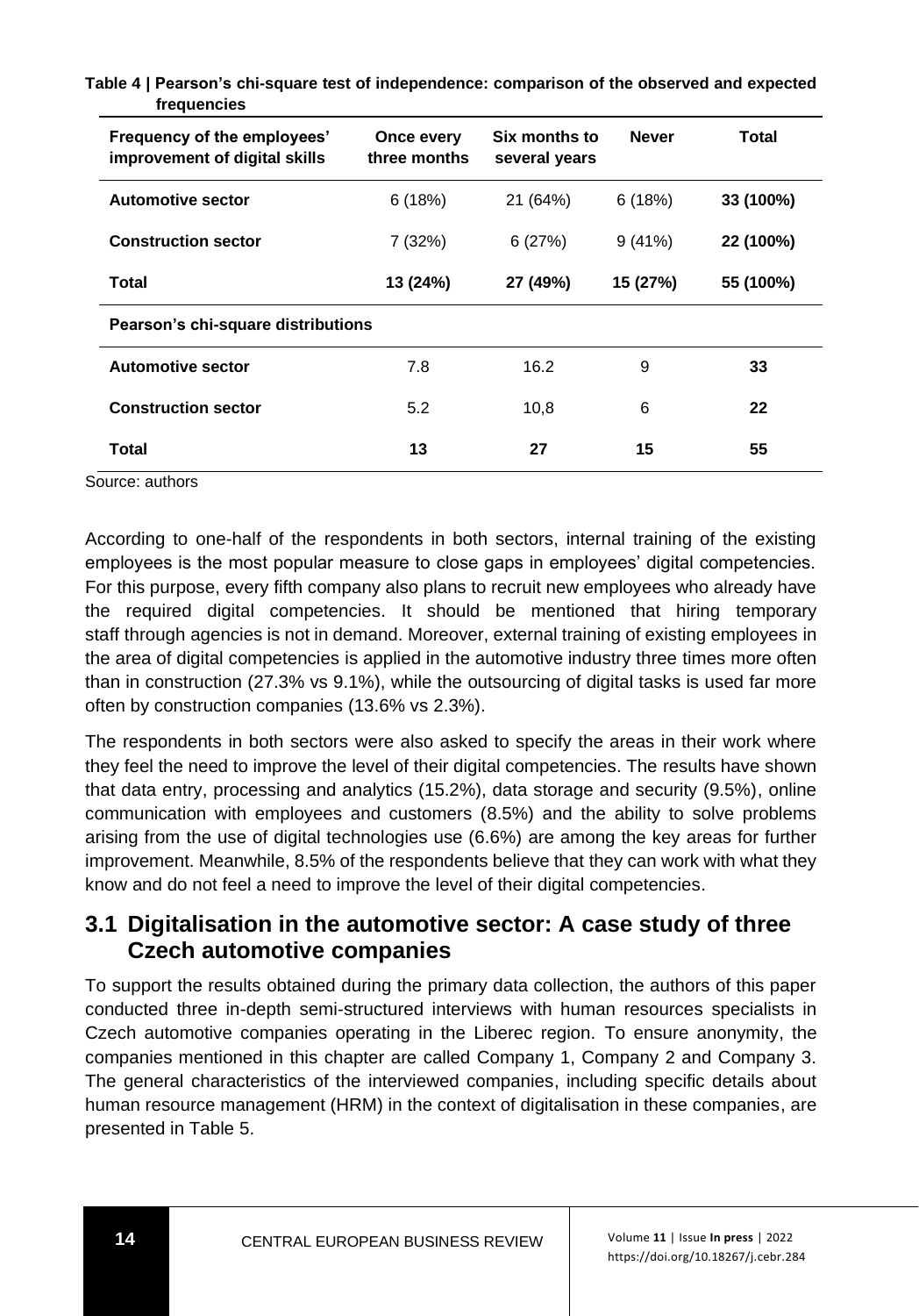| <b>Classification criteria</b>                                                  | <b>Company 1</b>                                                                                        | <b>Company 2</b>                                                                                                              | Company 3                                                                                                              |
|---------------------------------------------------------------------------------|---------------------------------------------------------------------------------------------------------|-------------------------------------------------------------------------------------------------------------------------------|------------------------------------------------------------------------------------------------------------------------|
| Type of company                                                                 | Private limited<br>company (family<br>business)                                                         | Private limited<br>company (a part of a<br>German concern, 8<br>branches in the CR)                                           | Private limited<br>company (8 branches<br>in the CR)                                                                   |
| Date of founding                                                                | 1994                                                                                                    | 2002                                                                                                                          | 1992                                                                                                                   |
| <b>CZ-NACE Code</b>                                                             | 25, 27400, 32130                                                                                        | 29320, 25, 33, 45200                                                                                                          | 27120, 25, 28290, 33                                                                                                   |
| <b>Company size</b>                                                             | Small enterprise (42<br>employees)                                                                      | Large enterprise<br>$(1,000$ employees)                                                                                       | Large enterprise<br>$(3,500$ employees)                                                                                |
| Human<br>resources<br>department                                                | None (the executive<br>director is also the<br>financial and<br>personnel director)                     | 18 employees also<br>responsible for safety<br>at work, ergonomics<br>(health centre, legal<br>consultancy)                   | 1 human resources<br>manager in a regional<br>department with 400<br>employees                                         |
| <b>Digital</b><br>technologies<br>human<br>used<br>in<br>resource<br>management | VEMA, Microsoft<br>Word                                                                                 | New internal human<br>resource<br>informational system,<br>LinkedIn                                                           | SAP, Microsoft<br>Office, digital<br>signature and payroll<br>checks                                                   |
| tools<br>for<br><b>Digital</b><br>corporate<br>communication                    | Gmail, WhatsApp,<br>Skype, internal<br>production and trade<br>management system                        | Microsoft Teams,<br>Zoom, Gmail, Skype                                                                                        | Communication via<br>smartphones (getting<br>feedback, surveys,<br>messages, etc.)                                     |
| Required<br>employee<br>competencies                                            | Technical knowledge,<br>language skills,<br>social media skills.<br>readiness to learn<br>something new | Digital competencies,<br>creativity, project<br>management skills,<br>teamwork in a digital<br>environment,<br>innovativeness | Technological<br>readiness, data<br>analytics, effective<br>decision making,<br>communication in a<br>foreign language |
| <b>Employee training</b>                                                        | Languages, Word<br>software use through<br>external agencies<br>and suppliers                           | E-learning platform<br>from DATRON<br>(videos, animation)                                                                     | Work in SAP.<br>database<br>management                                                                                 |

#### **Table 5 | Comparison of the selected characteristics of the interviewed companies**

Source: authors

Company 1 is a family business that started 26 years ago in the jewellery industry and, over time, started to take orders from other industries as well, such as manufacturing pressed metal parts for the automotive, electrical and consumer industries. When it comes to the digitalisation of manual professions and business management, everyone uses digital technologies. Thus, technical preparation of production, design, offer and order preparation up to invoicing is a complex digital system in which each employee can gain access to a specific order using an individual barcode. This company used to have more separate

 Volume **<sup>11</sup>** | Issue **In press** | 2022 https://doi.org/10.18267/j.cebr.284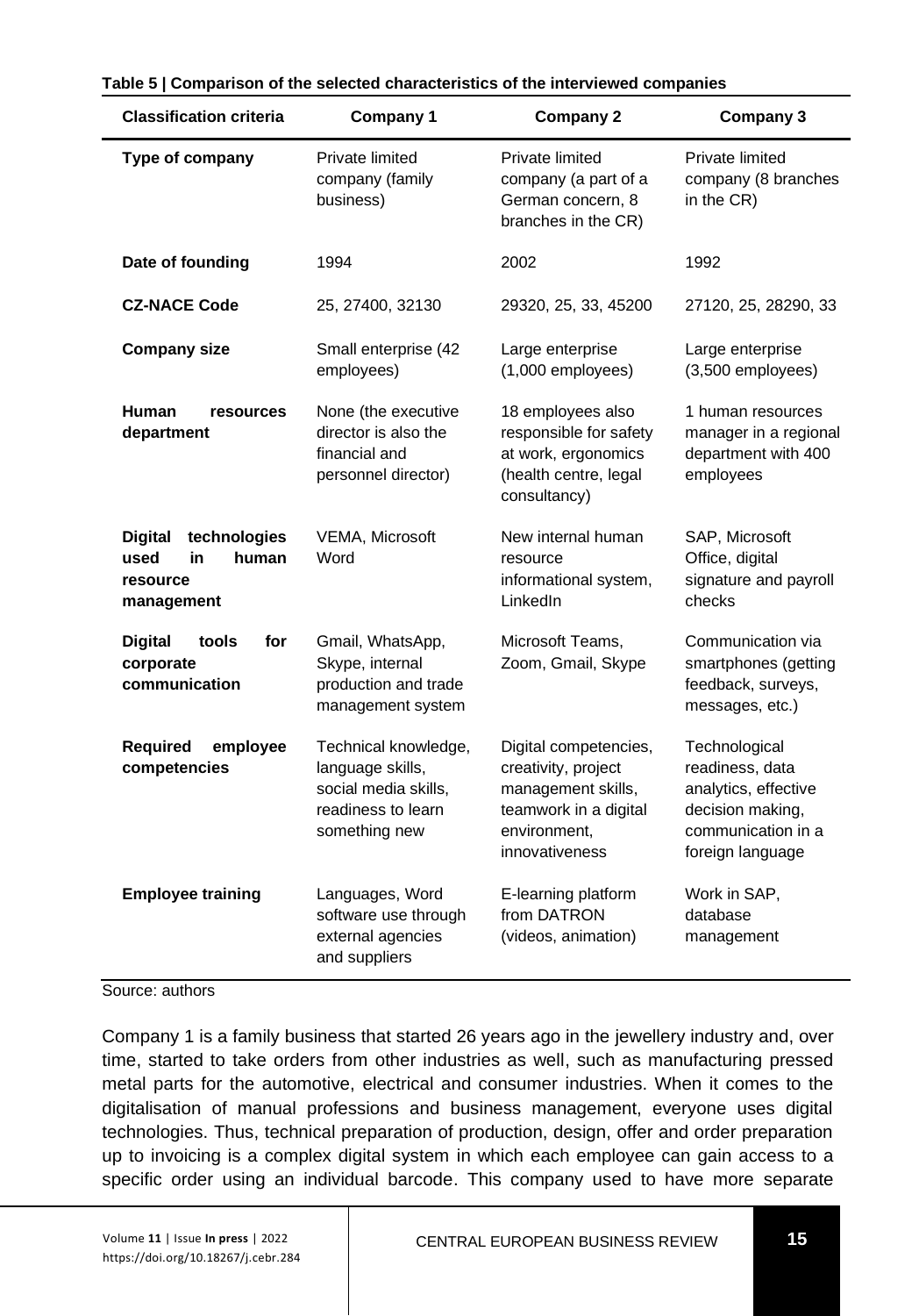systems, and the Covid-19 pandemic has helped immensely with faster integration. There was also no need to utilise new software for corporate communication or to buy new equipment for the home office. Nevertheless, there is the challenge of how to keep employee engagement at the home office at the same level.

Because Company 1 is stable and has a good reputation, fluctuation is equal to zero. Recruiting highly qualified people is not a challenge for Company 1, even during the Covid-19 pandemic. However, the number of people in the Czech Republic who anticipate manual work has decreased. Potential employees are expected to be able to communicate in foreign languages such as English, Italian, German or Russian, and work in the software used by the company. At present, Company 1 does not plan to introduce new systems or tools in human resources management because such investments would be too expensive and would not justify themselves in such a small company. The purpose for the future is to link the new company web page with such social networks as Facebook and Instagram and with a new, comprehensive internal production and trade management system. Company 1 has made huge progress in digitalisation, stabilisation of the work team, remote management and digital communication over the last five years and does not expect significant development of the employees' digital competencies soon. Other important changes in this direction might come in connection with robotisation, which should be efficient and redeemable.

Company 2, as a part of global German concern, specialises in the development and production of brake systems for the automotive industry. One of this company's ambitions for the future is to fully digitalise recruitment with the help of Shared Services Centre using a new internal human resource information system that connects all branches around the world within the concern. Employees are very important for Company 2. That is why a new competency model was implemented this year with digital competencies included in it. Company 2 plans to invest 30% of its budget in its employees' digital competencies development next year and believes that over the next five years, its budget will be rather saved than spend. This will be more efficient and cost less than training employees in other specialisations.

The Covid-19 pandemic has had positive and negative effects on human resource management in Company 2. On the one hand, in the beginning, the IT competencies of some employees were insufficient, and the level of employee engagement and motivation was rather low. The percentage of people at the home office has increased greatly, and the network capacity was insufficient. On the other hand, Company 2 has made great progress in the online world, and the use of the corporate e-learning platform is already at the professional level. The need to share information and create virtual groups led to the utilisation of Microsoft Teams far more often than had been the case earlier and did not require additional investments. Even though adaptability and the ability for continuous learning are characteristic of both employees and the senior management, Company 2 is curious about the future of online learning and what the new style of work in the context of the ongoing digitalisation will look like.

The regional department of Company 3 in the Liberec region has dealt with the production, development and trade of electrical installation materials since 1992. The functions of the human resource department are shared so that all the personnel administration of all eight Czech branches is done in Poland, and payroll accounting is done in Brno. Six months ago, the regional department started to digitalise human resource documents, but this process is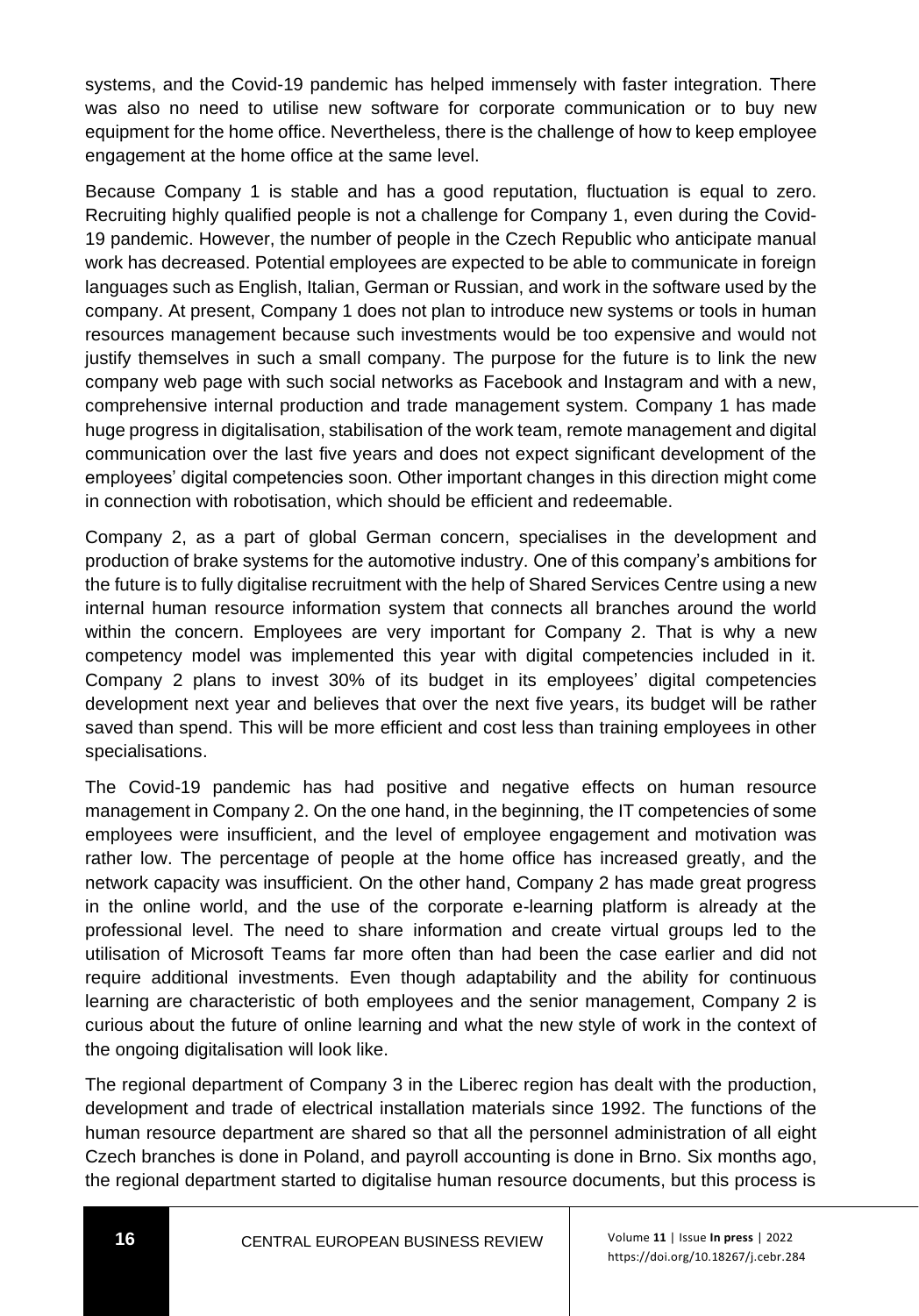limited by Czech legislation, which is slightly behind Industry 4.0. For example, an employment contract still cannot be signed digitally. Moreover, the use of digital signatures and data boxes by all employees does not make sense from a financial and procedural point of view. For this reason, it will not be possible to set up paperless human resource administration in Company 3 soon. The Covid-19 pandemic has shown that the biggest challenge for Company 3 is not to prepare laptops for the home office or to provide remote access but to change senior managers' thinking in a new working environment. Human resource (HR) managers are not expected to have such digital competencies as programming, and employees' digital competencies are not crucial to the technical positions. Therefore, due to the Covid-19 pandemic, the need for digitalisation has increased quite significantly both in the area of human resource communication with employees and with senior management.

Findings from this chapter have shown that despite the size of the company, many processes and operations may be simplified and expedited with digitalisation not only in the field of planning production and relationships with customers but also in human resource and employee training and development. Promoting a corporate culture that accepts changes and management coaching is important to get the most out of digitalisation. In such conditions, employee training support is becoming a necessary part of the overall corporate strategy.

# **4 Discussion and Conclusion**

The findings from this paper confirm human resource management and employee training in Czech construction and automotive companies have been significantly affected by that the Covid-19 pandemic. The digitalisation process was considerably accelerated, and the transition of most employees to the home office has led to the need to improve the level of their digital competencies, which is an advantage. Most of the companies in the Czech construction and automotive industry are successful in digital technologies implementation in separate business processes, and they do not plan to stop this process. It is disadvantageous that, as a result of the pandemic, the employees' workload is increasing. At the initial stage of the use of new digital technologies, the employees' internal resistance to change is often becoming a barrier to speeding the development of their digital competencies. It also should be mentioned that such skills as data processing, security and analytics, problem-solving in a digital environment and effective online communication are in great demand.

There is no doubt that companies' digital readiness and competitiveness require training in digital technology use across the workforce, and the human resource department plays an important role in this process (Wheeler, 2019). Companies' digital readiness can be identified as the level to which companies can accomplish and take advantage of the full benefits that the Fourth Industrial Revolution digital technologies propose (Hernandez-de-Menedez et al., 2020). Balsmeier and Woerter (2019), in their research on the influence of digitalisation on job creation and destruction, emphasise that investment in digital technologies has a positive association with the employment of highly skilled workers. Prokhin (2020) maintains attention to the fact that utilising digital technologies in daily business practice leads not only change the companies' competitive position but also transforms the structure of industrial enterprises and their production processes. Successful digitalisation results in a positive, long-term net benefit for companies (Haevin & Power, 2018). At the same time, it is expected that digital transformation will require additional investments in employees' skills that cannot be replaced by robots and will continue to be used in construction (Prokhin, 2020). Furthermore, the high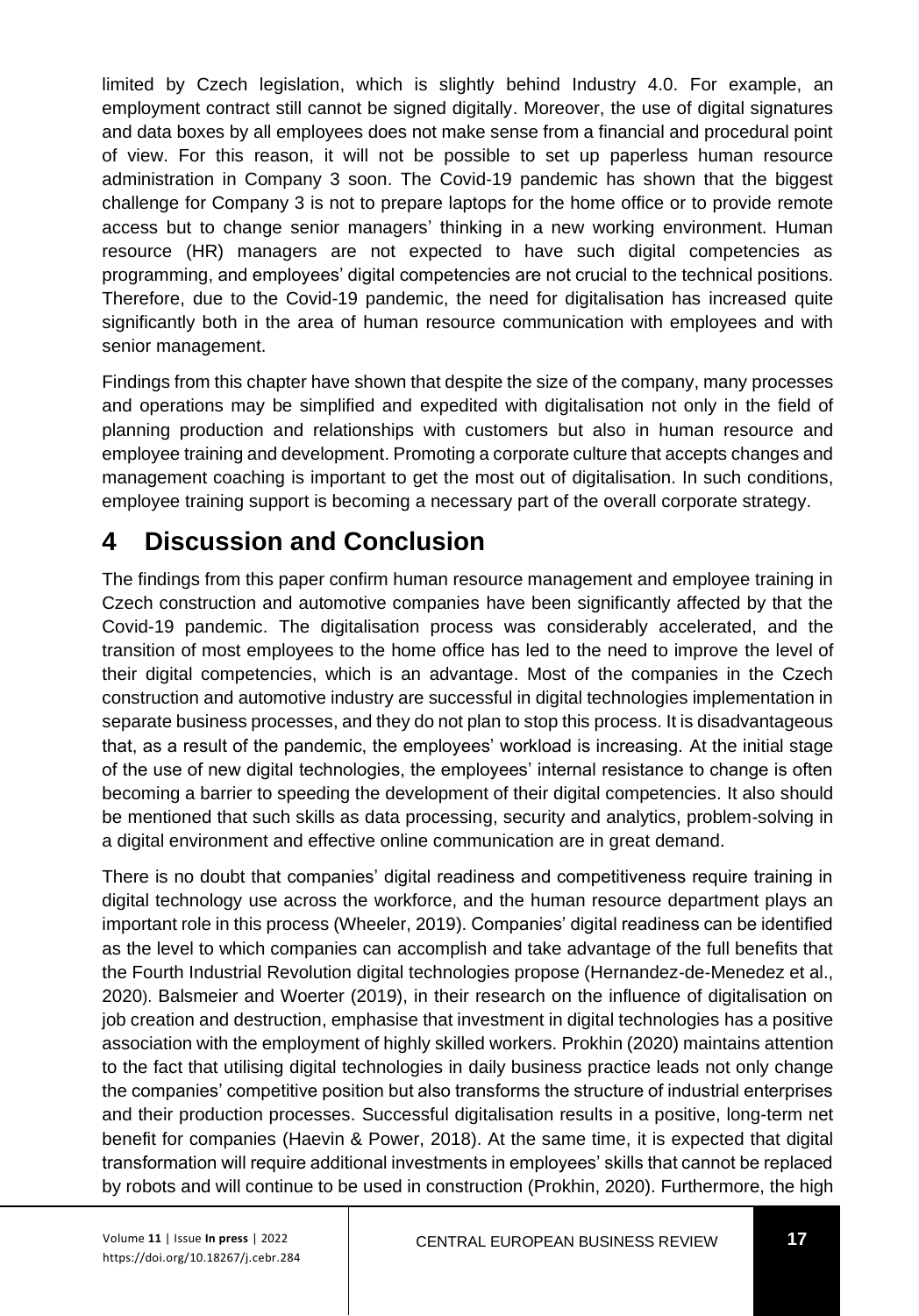demand for human resources in the automotive sector creates a significant obstacle to companies in this industry dealing with digital transformation, which is especially important in the case of small and medium-sized enterprises forced to invest heavily in digital transformation trends (Llopis-Albert et al., 2021).

According to the data from the project DataSkills4SMEs (DataSkills4SMEs, 2020), gathered mainly in Italy, Germany and Austria in 2020, the costs of external educational agencies' services (approximately 50%) and lack of time due to employee workload (approximately 45%) are among the main obstacles to the workforce's digital competency development. The study includes 338 participants who represent primarily micro and small enterprises (69%) from the services and manufacturing sector. Search engine optimisation, customer relationship management, cloud services, enterprise resource planning system and social media are evaluated as the key areas in which there is a need to increase employees' digital competencies. Self-assessment of digital competencies demonstrates that approximately 40% of the respondents have them at an intermediate level, and only less than 10% of the participants evaluate their level as either excellent or very bad.

However, it is worth noting that self-assessment might not be an efficient tool for measuring the level of digital competencies. A study conducted by ECDL Foundation (2016) states that people tend to overestimate their level of digital literacy. The survey results demonstrate a significant difference between participants' self-evaluation and practical evaluation of the general digital skills level in Austria (94% vs 39%). The same situation is found in Switzerland, where the actual level of the skills needed for using the internet and email is much lower than that indicated by the survey respondents (85% vs 34%).

Another study conducted by Harvey Nash and KPMG CIO (2018a, 2018b) confirms that companies in the construction and engineering industry understand the impact of digitalisation on their work better than manufacturing and automotive sector companies (49% vs 33%). It should also be noted that all industries have difficulties with recruiting and training people with digital skills (24%), but this is less relevant for the construction and engineering sector than for the manufacturing and automotive industry (13% vs 16%).

A survey by Abel-Koch et al. (2019) examines the role of ongoing digital transformation in five European countries. At least 30% and at most 70% of the companies interviewed are SMEs running a business in the construction and manufacturing sectors. Even though every third German SME perceives digitalisation as a top priority, according to their own estimation, it is not one of their competitive strengths. Moreover, the shortage of employees' digital skills both within German SMEs and on the external labour market remains an important bridge to cross. In fact, software development skills (38%), digital strategy (33%) and database management skills (30%) are lacking the most among the German workforce. Competitive pressure is also one of the main drivers for new technology adoption in Polish SMEs. In that case, recruiting new staff (52%), offering external employee training (47%) and outsourcing tasks to external contractors (43%) are the steps taken most often to fill the digital skills gaps by Polish SMEs.

The study conducted by the authors of this paper is a valuable addition to the previous research presented above because it presents up-to-date information about the employees' digital competency development in the Czech construction and automotive companies in the context of the Covid-19 pandemic. Nevertheless, this study has its limitations in the three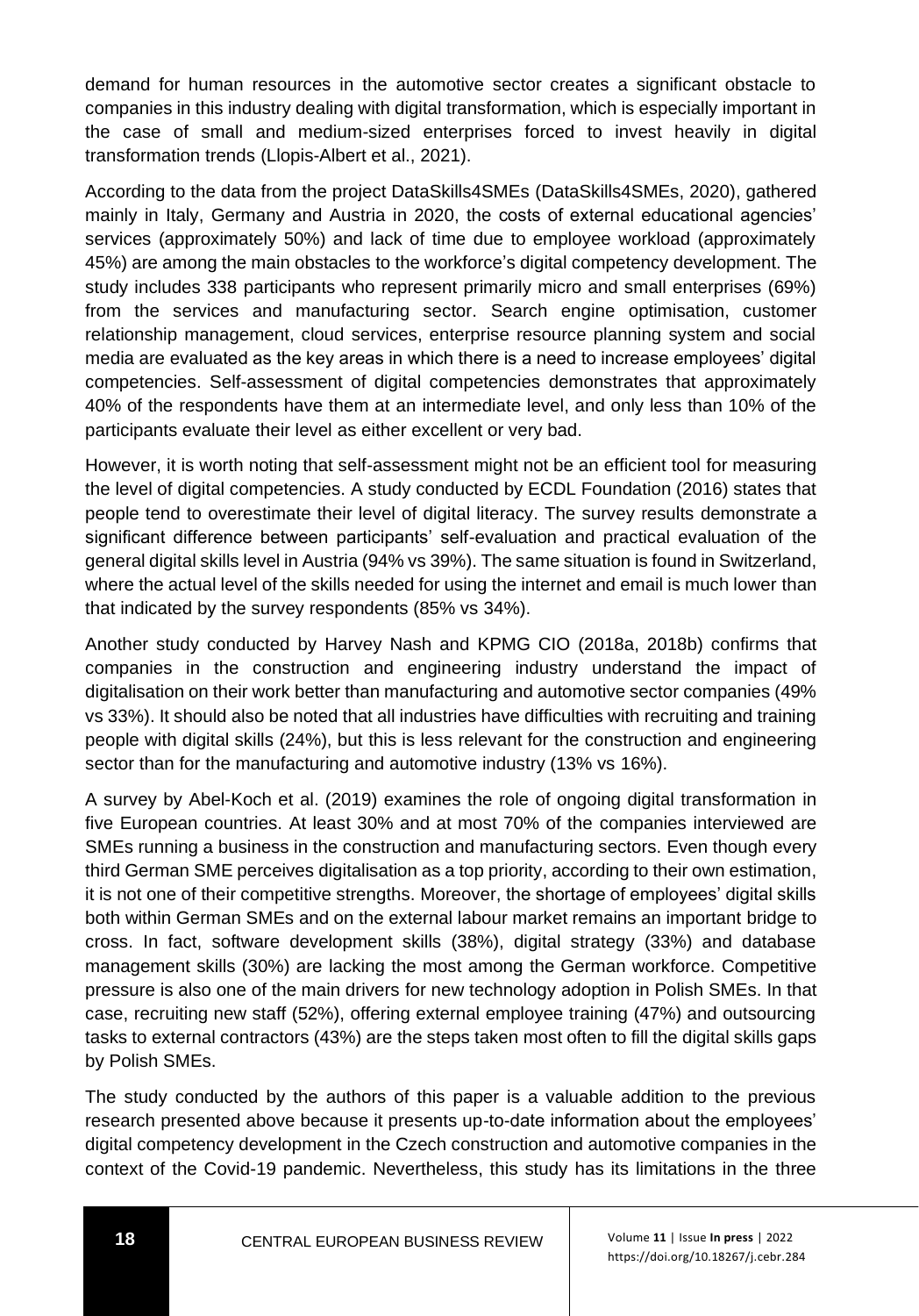main domains. First, the sample size is rather small (e.g. 66 companies from the construction and automotive industries), and the response rate of the questionnaire is low (e.g. 2%). Second, the authors' survey covers only companies that conduct entrepreneurial activity in the Czech Republic, which does not allow generalising the results obtained. Third, the authors concentrate on changes caused by digitalisation and partially by the Covid-19 pandemic in the field of employee competency development only in the construction and automotive industries. Taking into account all of these limitations, the next possible direction for future research might be aimed at evaluating the influence of digitalisation on employees' learning and development in construction and automotive industries in other Central European countries and comparing the data obtained with those gathered in the Czech Republic.

Undoubtedly, the rise of new digital technologies accelerated by the Covid-19 pandemic provides construction and automotive companies with revolutionary opportunities to improve their style of employee training and change the way they work not only in the Czech Republic but also across Central European countries. This is particularly important considering that employees' digital literacy is a fundamental factor in companies' future success in a rapidly changing business environment (Wheeler, 2019). The results presented in this paper confirm that there is a statistically significant relationship between the frequency of the employees' improvement of digital skills and the industrial sector. According to the primary data obtained by the authors, the vast majority of employees in the Czech automotive and construction industries (71.8% and 63%, respectively) have only a basic level of digital skills. The typical barriers for increasing employees' digital readiness include the employees' reluctance to learn new technologies and a lack of time due to their workload. Moreover, the results of the authors' research presented in this paper demonstrate that all core business processes are digitally enabled only in a relatively small amount of the Czech automotive and construction companies (5.1% and 11.1%, respectively). Therefore, resolving gaps in employees' skillsets connected with data security, processing and analytics and problem-solving in the digital environment requires the senior managers' readiness to apply new change management styles, cultural shifts and technologies to successful digital transformation in construction and automotive industries.

## **Acknowledgement**

This work was supported by the Student Grant Competition of the Technical University of Liberec under project No. SGS-2020-1025.

# **References**

- Abel-Koch, J., Al Abaidi, L., El Kasmi, S., Fernandez Acebedo, M., Morin, L., & Tapczewska, A. (2019). *Going digital. The challenges facing European SMEs: European SME survey 2019*. KfW Group. https://1url.cz/kzbZC
- Aghimien, D., Aigbavboa, C., Oke, A., Thwala, W., & Moripe, P. (2020). Digitalisation of construction organisations – A case for digital partnering. *International Journal of Construction Management*. <https://doi.org/10.1080/15623599.2020.1745134>
- ACEA. (2020, March 1). *Share of direct automotive employment in the EU, by country.*  https://www.acea.auto/figure/share-of-direct-automotive-employment-in-the-eu-by-country/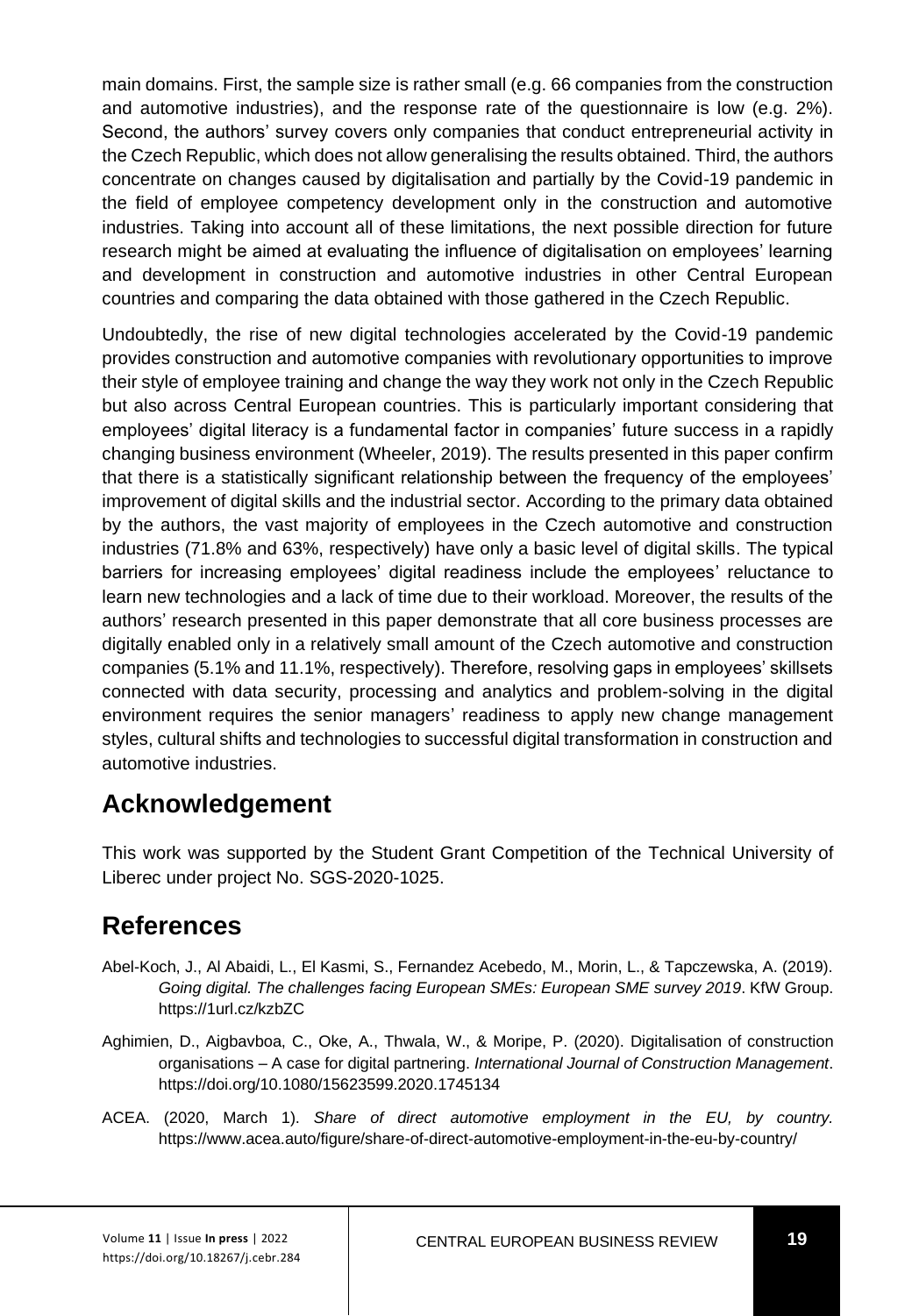- ACEA, CECRA, CLEPA & ETRMA. (2020). *25 actions for a successful restart of the EU's automotive*  **sector paper**]. **paper paper paper paper paper paper paper paper paper paper paper paper paper paper paper paper paper paper paper paper paper paper paper paper paper pa** https://www.acea.auto/uploads/publications/25 actions for successful restart EU automotive \_sector.pdf
- AMSP ČR & Ipsos. (2020). *Inovace v malých a středních firmách.* https://amsp.cz/wpcontent/uploads/2020/10/IPSOS-pro-AMSP\_Inovace-v-MSP\_09\_2020-WEB.pdf
- Balsmeier, B., & Woerter, M. (2019). Is this time different? How digitalisation influences job creation and destruction*. Research Policy*, *48*(8), 1–10. https://doi.org/10.1016/j.respol.2019.03.010
- Committee for European Construction Equipment. (2018). *Smarter construction, stronger economy, inclusive society: The European construction industry manifesto for digitalisation* [White paper]. https://www.wko.at/branchen/gewerbe-handwerk/bau/construction-industry-manifestodigitalisation.pdf
- Cheng, E. W. L., & Li, H. (2004). Development of a practical model of partnering for construction projects. *Journal of Construction Engineering and Management*, *130*(6), 790–798. [https://doi.org/10.1061/\(ASCE\)0733-9364\(2004\)130:6\(790\)](https://doi.org/10.1061/(ASCE)0733-9364(2004)130:6(790))
- Construction Industry Training Board. (2018). *Unlocking construction's digital future: A skills plan for industry* paper]. https://www.citb.co.uk/media/0pkin1nj/citb\_constructions\_digital\_future\_report\_oct2018.pdf
- Construction Leadership Council. (2019). *Future skills report* [White paper]. https://www.csic.org/media/3583/clc-skills-workstream\_future-skills-report\_june-2019.pdf
- Cohen, Y., Faccio, M., Pilati, F., & Yao, X. (2019a). Design and management of digital manufacturing and assembly systems in the Industry 4.0 era. *The International Journal of Advanced Manufacturing Technology*, *105*(9), 3565–357[7.](https://doi.org/10.1007/s00170-019-04595-0) <https://doi.org/10.1007/s00170-019-04595-0>
- Cohen, Y., Naseraldin, H., Chaudhuri, A., & Pilati, F. (2019b). Assembly systems in Industry 4.0 era: A road map to understand Assembly 4.0. *The International Journal of Advanced Manufacturing Technology*, *105*(9), 4037–405[4.](https://doi.org/10.1007/s00170-019-04203-1) <https://doi.org/10.1007/s00170-019-04203-1>
- Craveiro, F., Duarte, J. P., Bartolo, H., & Bartolo, P. J. (2019). Additive manufacturing as an enabling technology for digital construction: A perspective on Construction 4.0. *Sustainable Development. Automation in Construction*, 103, 251–267.<https://doi.org/10.1016/j.autcon.2019.03.011>
- DataSkills4SMEs. (2020). *All data skills survey results*. https://www.dataskills4smes.eu/2020/11/03/alldataskills-survey-results/
- De Soto, B., Agustí-Juan, I., Joss, S., & Hunhevicz, J. (2019). Implications of Construction 4.0 to the workforce and organisational structures. *International Journal of Construction Management*. <https://doi.org/10.1080/15623599.2019.1616414>
- ECDL Foundation. (2016). *Perception and reality: Measuring digital skills in Europe*. <https://icdl.sharefile.com/share/view/se6434a0cd064b8d8>
- European Commission. (2017). *Blueprint for sectoral cooperation on skills. Responding to skills mismatches at sectoral level. A key action of the new skills agenda for Europe* [White paper]. https://ec.europa.eu/social/BlobServlet?docId=16962&langId=en
- European Construction Sector Observatory. (2020). *Improving the human capital basis. Analytical Report.* https://ec.europa.eu/docsroom/documents/41261
- Freddi, D. (2018). Digitalisation and employment in manufacturing. *AI & SOCIETY*, *33*(3), 393–40[3.](https://doi.org/10.1007/s00146-017-0740-5) <https://doi.org/10.1007/s00146-017-0740-5>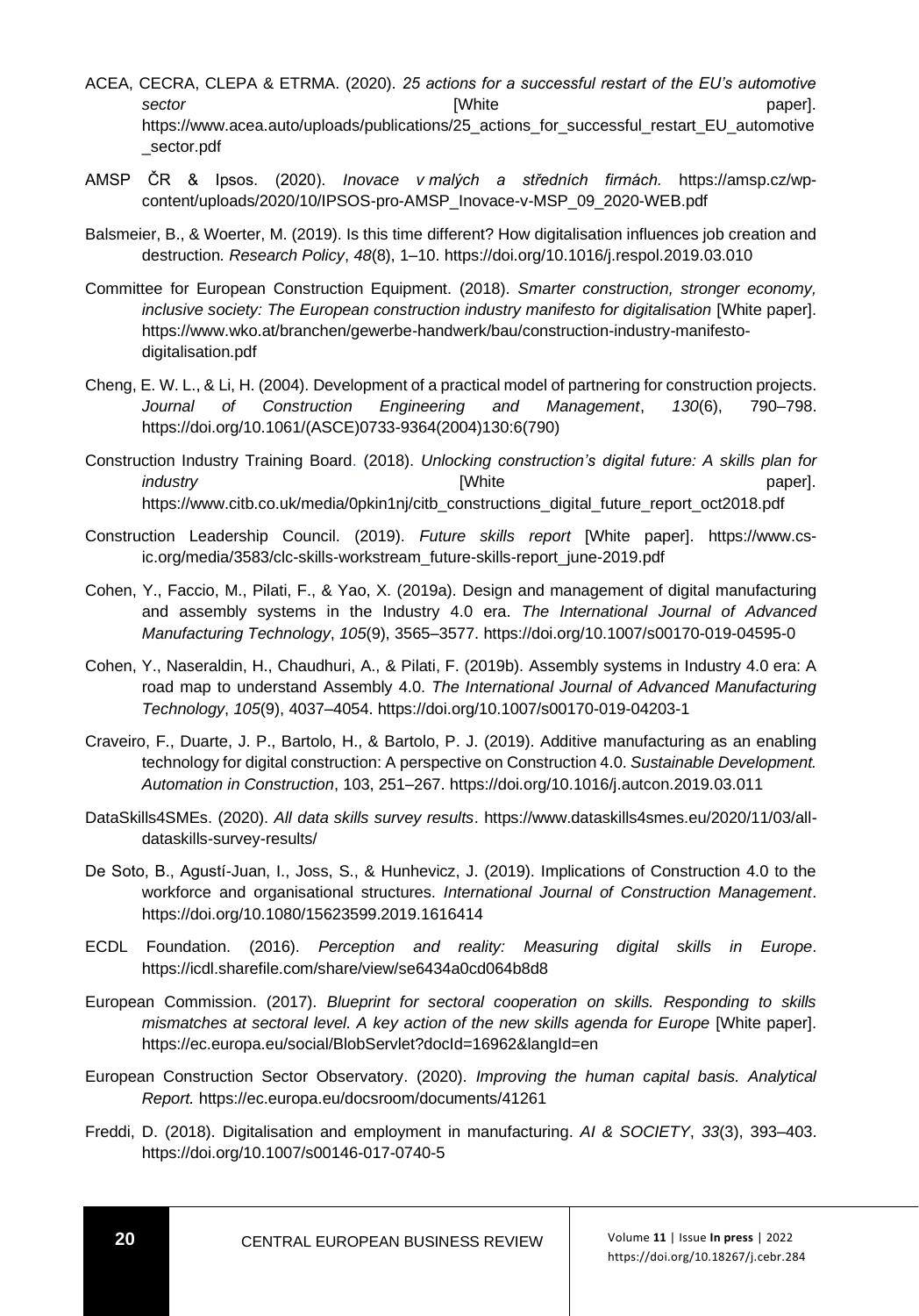- Grosso Sategna, L., Meinero, D., & Volonta, M. (2019). *Digitalising the construction sector. Unlocking the potential of data with a value chain approach.* CECE. https://www.cece.eu/publications/digital-reports
- Harvey Nash & KPMG CIO. (2018a). *The transformation CIO. Harvey Nash/KPMG CIO survey 2018. Construction/Engineering industry findings.* https://assets.kpmg/content/dam/kpmg/xx/pdf/2018/09/cio-survey-2018-constructionengineering-sector.pdf
- Harvey Nash & KPMG CIO. (2018b). *The transformation CIO. Harvey Nash/KPMG CIO Survey 2018. Manufacturing/Automotive industry findings.* https://assets.kpmg/content/dam/kpmg/xx/pdf/2018/10/cio-survey-2018-manufacturingautomotive-industry-sector-report.PDF
- Haevin, C., & Power, D. J. (2018). Challenges for digital transformation Towards a conceptual decision support guide for managers. *Journal of Decision Systems*, *27*(1), 38–45. https://doi.org/10.1080/12460125.2018.1468697
- Hernandez-de-Menendez, M., Morales-Menedez, R., Escobar, C. A., & McGovern, M. (2020). Competencies for Industry 4.0. *International Journal on Interactive Design and Manufacturing*, *14*(4), 1511–1524. https://doi.org/10.1007/s12008-020-00716-2
- Juszczyk, M., Výskala, M., & Zima, K. (2015). Prospects for the use of BIM in Poland and the Czech Republic – Preliminary research results. *Procedia Engineering*, 123, 250–259. <https://doi.org/10.1016/j.proeng.2015.10.086>
- Knoedler, D., Wollschlaeger, D., & Stanley, B. (2020). *Automotive 2030. Racing toward a digital future underway* [White paper]. IBM. https://www.ibm.com/downloads/cas/NWDQPK5B
- Krzywdzinski, M. (2017). Automation, skill requirements and labour-use strategies: High-wage and lowwage approaches to high-tech manufacturing in the automotive industry. *New Technology, Work and Employment, 32*(3), 247–267. https://doi.org/10.1111/ntwe.12100
- Kureková, L. M. (2018). The automotive industry in Central Europe: A success? *IZA World of Labor*, 448, 1–10. https://doi.org/10.15185/izawol.448
- Levit, A. (2018). *Humanity works: Merging technologies and people for the workforce of the future*. Kogan Page.
- Llopis-Albert, C., Rubio, F., & Valero, F. (2021). Impact of digital transformation on the automotive industry. *Technological Forecasting & Social Change,* 162, 1–9. https://doi.org/10.1016/j.techfore.2020.120343
- Make UK & Sage. (2020). *Digital skills for s digital manufacturing future underway* [White paper]. https://www.makeuk.org/-/media/news-press-release-blog-content/digital-skills/make-uk-sagedigital-skills-for-a-digial-manufacturing-future---final.pdf
- Mazurchenko, A., Zelenka, M., & Maršíková, K. (2020). Influence of technological changes on digital competences in organisations. In P. Doucek, C. Gerhart, & V. Oškrdal (Eds.), *Proceedings of the 28th Interdisciplinary Information Management Talks IDIMT 2020* (pp. 41–48). Trauner.
- Mesároš, P., Mandičák, T., Mesárošová, A., & Behún, M. (2016). Developing managerial and digital competencies through BIM technologies in construction industry. *2016 International Conference on Emerging eLearning Technologies and Applications (ICETA)* (217–222). <https://doi.org/10.1109/ICETA.2016.7802095>
- Miqueo, A., Torralba, M., & Yagüe-Fabra, J. A. (2020). Lean manual Assembly 4.0: A systematic review. *Applied Sciences*, *10*(23), 1–37. https://doi.org/10.3390/app10238555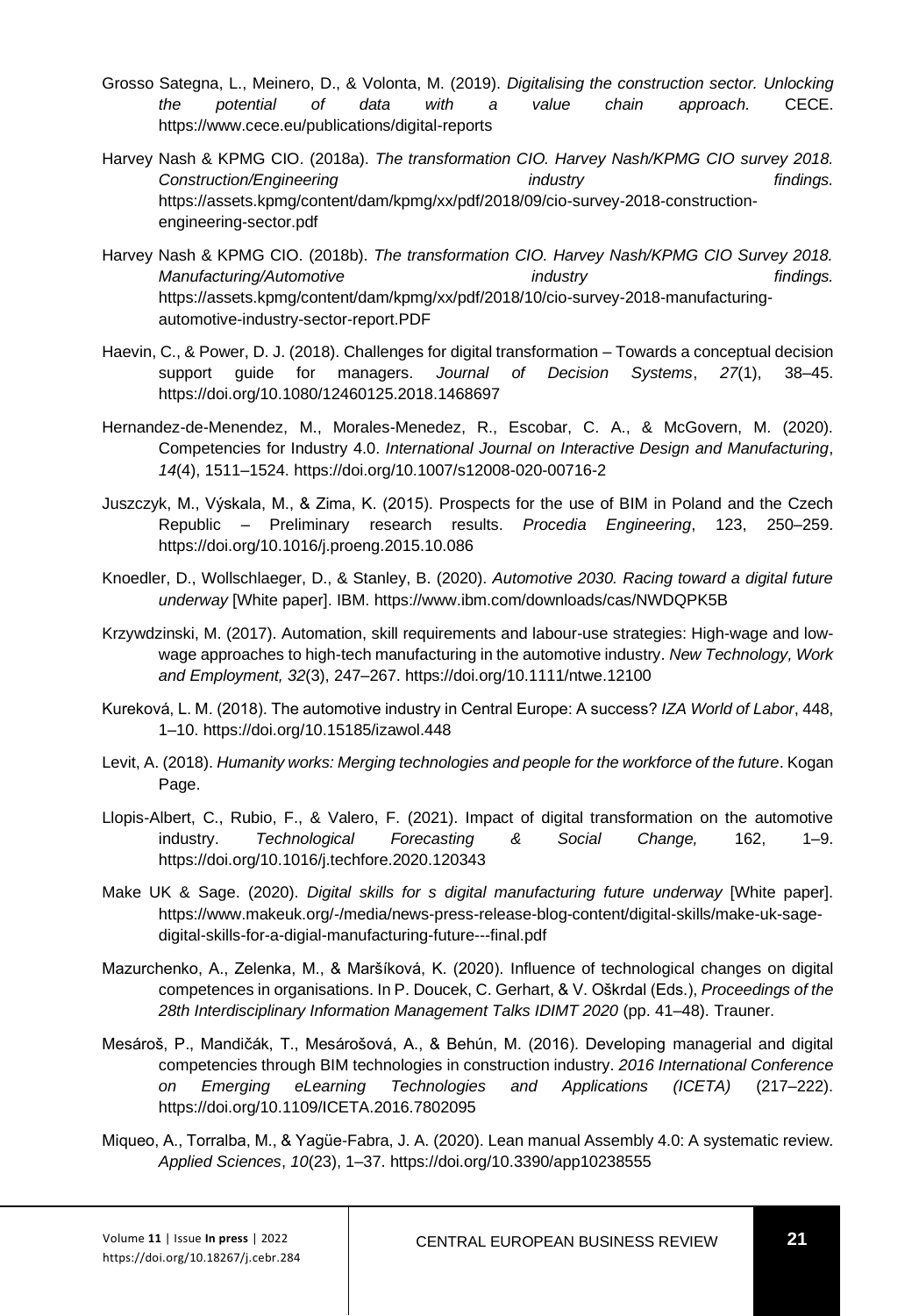- Muñoz-La Rivera, F., Mora-Serrano, J., Valero, I., & Oñate, E. (2021). Methodological-technological framework for Construction 4.0. *Archives of Computational Methods in Engineering*, *28*, 689– 711[. https://doi.org/10.1007/s11831-020-09455-9](https://doi.org/10.1007/s11831-020-09455-9)
- National Federation of Builders of Great Britain. (2015). *BIM Shaping the future of construction*. [White paper]. https://www.builders.org.uk/documents/bim-shaping-the-future/bim-report-2015 shaping-the-future-of-construction.pdf
- Oesterreich, T. D., & Teuteberg, F. (2016). Understanding the implications of digitisation and automation in the context of Industry 4.0: A triangulation approach and elements of a research agenda for the construction industry. *Computers in Industry*, 83, 121–139. <https://doi.org/10.1016/j.compind.2016.09.006>
- Oliver Wyman. (2018a). *Digitalisation of the construction industry: The revolution is underway* [White paper]. [https://www.oliverwyman.com/our-expertise/insights/2018/sep/digitalization-of-the](https://www.oliverwyman.com/our-expertise/insights/2018/sep/digitalization-of-the-construction-industry.html)[construction-industry.html](https://www.oliverwyman.com/our-expertise/insights/2018/sep/digitalization-of-the-construction-industry.html)
- Oliver Wyman. (2018b). *Building the automotive workforce for the future. Tomorrow's workforce will be lean and digitally adept* [White paper]. https://www.oliverwyman.com/ourexpertise/insights/2018/sep/automotive-manager-2018/resources/building-the-automotiveworkforce-for-the-future.html
- Ortová, M. (2020, February 28). Průmysl tenkrát a dnes. *Statistika & My*. https://1url.cz/lKGwl
- Osunsanmi, T. O., Aigbavboa, C. O., Oke, A. E., & Liphadzi, M. (2020). Appraisal of stakeholders' willingness to adopt Construction 4.0 technologies for construction projects. *Built Environment Project and Asset Management*, *10*(4), 547–565[. https://doi.org/10.1108/BEPAM-12-2018-0159](https://doi.org/10.1108/BEPAM-12-2018-0159)
- Pavlasek, P. (2020). Competency-based automotive/mobility engineering education: Implementation of creative project in modular model. *2020 ELEKTRO* (1–6). <https://doi.org/10.1109/ELEKTRO49696.2020.9130344>
- Plumanns, L., Janssen, D., Vossen, R., & Isenhardt, I. (2019). Organisational and individual factors for training of the manufacturing workforce in digitalisation. *2019 IEEE Global Engineering Education Conference (EDUCON)* (1158–1166[\).](https://doi.org/10.1109/EDUCON.2019.8725042) <https://doi.org/10.1109/EDUCON.2019.8725042>
- Probst, L., Lefebvre, V., Martinez-Diaz, C., Unlu Bohn, N., Kitou, D., & Conrads, J. (2018). *Digital transformation scoreboard 2018. EU businesses go digital: Opportunities, outcomes and uptake*. European Commission. https://op.europa.eu/en/publication-detail/-/publication/683fe365-408b-11e9-8d04-01aa75ed71a1
- Prokhin, E. (2020). Digital transformation of industrial companies: What is Management 4.0? *ICEME 2020* (131–138). https://doi.org/10.1145/3414752.3414779
- Sen, S. (2020). *Digital HR strategy: Achieving sustainable transformation in the digital age*. Kogan Page.
- Soukupová, N., Adamová, M., & Krninská, R. (2020). Industry 4.0: An employee perception (Case of the Czech Republic). *Acta Universitatis Agriculturae et Silviculturae Mendelianae Brunensis*, *68*(3), 637–644. https://doi.org/10.11118/actaun202068030637
- UK's National Building Specification. (2018). *National BIM Report 2018*. https://www.thenbs.com/knowledge/the-national-bim-report-2018
- Ustundag, A., & Cevikcan, E. (2018). *Industry 4.0: Managing the digital transformation.* Springer.
- Wheeler, S. (2019). *Digital learning in organisations. Help your workforce capitalise on technology.* Kogan Page.